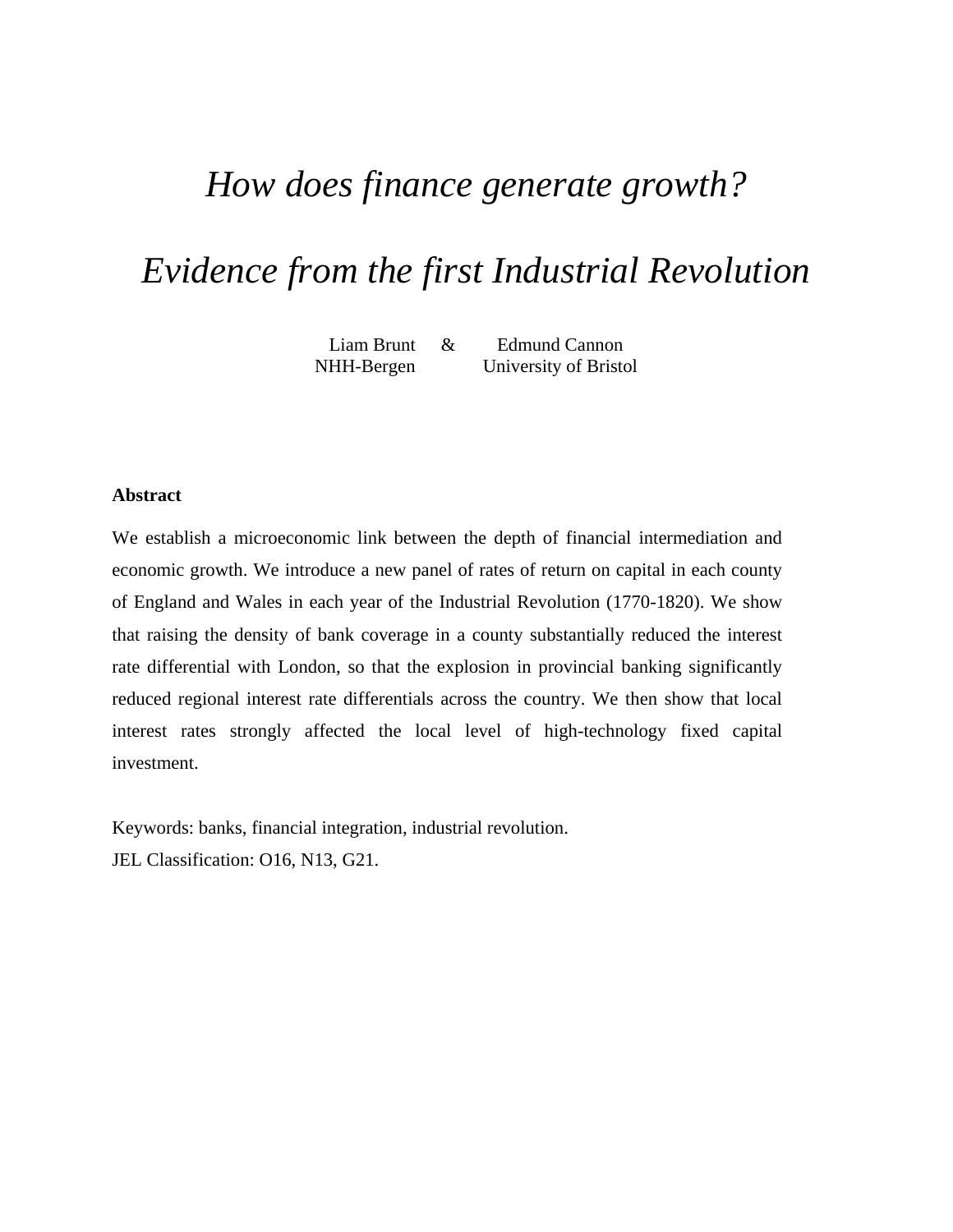## **Introduction.**

 $\overline{a}$ 

Extensive research has established a strong link between the extent of financial intermediation and rates of economic growth (for a survey, see Levine, 2005). Several dimensions of financial development have been considered, various measures of growth have been used and various settings have been considered. The conclusion is that the link between finance and growth is causal and robust.<sup>[1](#page-1-0)</sup> The weak point in this literature is its failure to illuminate the mechanism at work. Exactly how does finance generate growth? A deeper understanding of the mechanism could help to inform policy and institutional design. The microeconomic linkages between finance and growth are the focus of this paper.

Our setting is England during the Industrial Revolution, which offers an interesting case study because it saw a massive expansion of banking and very few alternative sources of finance (equity markets, in particular, being *de facto* closed).<sup>[2](#page-1-1)</sup> Moreover, the unprecedented take-off in the real economy that occurred concurrently with the expansion of the banking system offers *prima facie* evidence that banking was an important cause of economic growth. The Industrial Revolution occurred in England between 1770 and 1840; it was the first of its kind and is widely regarded as the break point between modern and pre-modern patterns of economic growth. Modern deposit banking was invented at this time and grew extremely rapidly: in 1770 there were a handful of banks; by 1800 there were [3](#page-1-2)00; and by 1815 there were  $650.<sup>3</sup>$ 

How might improved financial intermediation promote economic growth? By redirecting capital from projects with a low economic value to those with a higher one. In a spatial context, improvements in financial intermediation should generate credit market integration and interest rate convergence across regions. We document exactly this process using the rate of return in each of the 42 counties of England and Wales, showing that there was interest rate convergence with London (the credit market hub) as the number of local banks rose. Increases in the level of local competition forced banks to price more competitively, passing on to local consumers more

<span id="page-1-0"></span><sup>&</sup>lt;sup>1</sup> For example, Demirgürç-Kunt and Levine, 2001; Beck, Levine and Loayza, 2000; Rousseau, 1999; Rousseau and Wachtel, 1998; Loayza and Rancière, 2006; Shen and Lee, 2006; Rajan and Zingales, 1998; and Jayaratne and Strahan, 1996.

<span id="page-1-1"></span> $2^2$  Following the collapse of the South Sea Bubble in 1720, new firms could be floated on the exchange only by special Act of Parliament; these were granted only to public utilities, such as canals.<br><sup>3</sup> Before the Industrial Revolution, banks were focused on financing either long distance trade or bankrupt

<span id="page-1-2"></span>monarchs. By contrast, the banks analysed in this study functioned essentially as they do today – operating checking and deposit accounts, managing client portfolios, and making loans to individuals and businesses.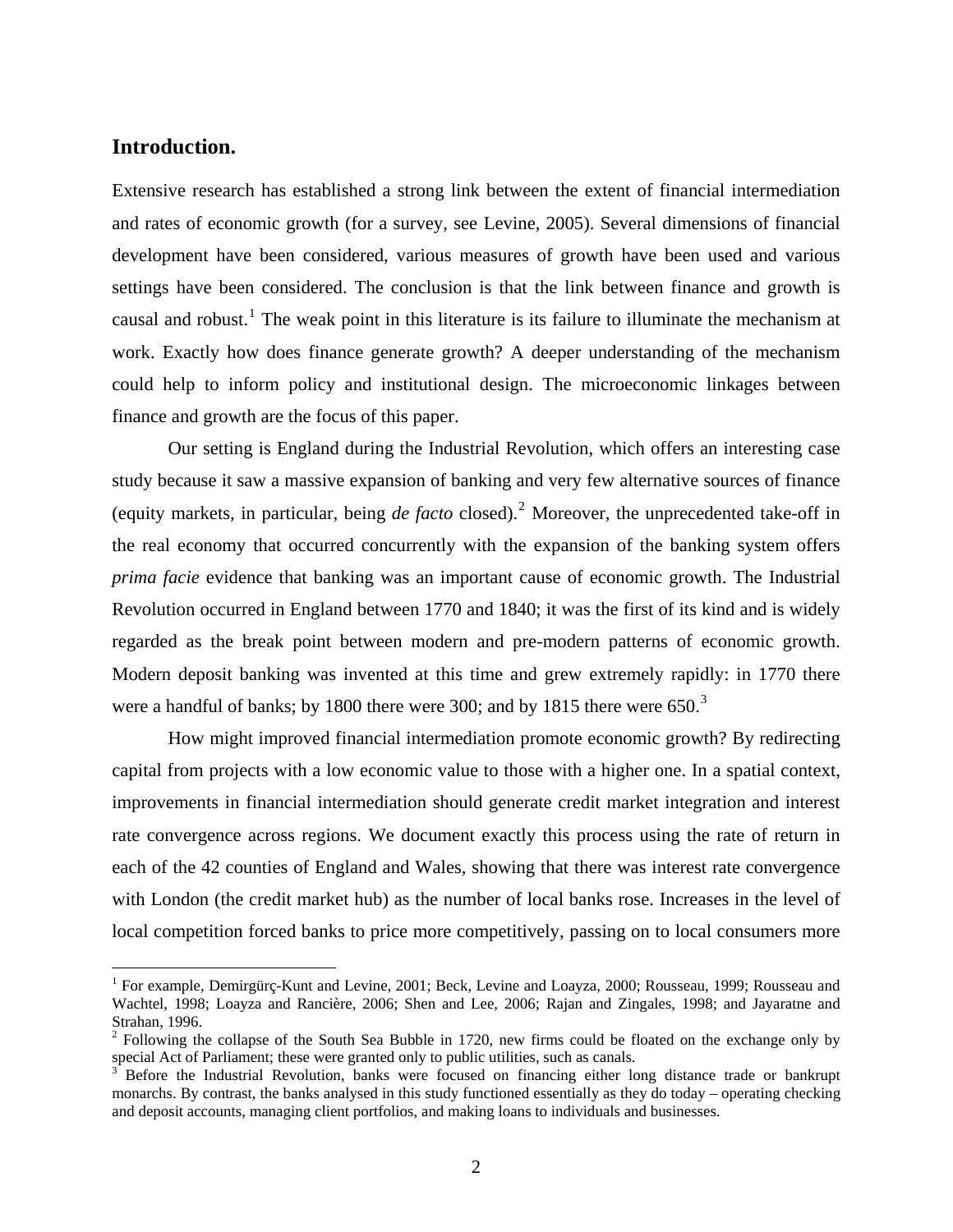of the benefits from arbitraging savings and loans with London. Importantly, our test overcomes the endogeneity problem that plagues many analyses of finance and growth, not merely by using instrumental variables (which we do in addition), but by generating qualitatively different predictions according to which way causality runs. Our hypothesis is that local bank entry pushes down the differential between the local interest rate and London (i.e. banks and interest rate differentials will be negatively related). If causation ran the other way then high interest rate differentials would attract bank entry because there were high profits to be made (i.e. banks and interest rate differentials would be positively related). We find a strong negative relationship, which is unambiguous evidence of the positive effects of banking on spatial interest rate convergence. We then show that lower local interest rates led to increased local investment in high-technology capital goods – namely, steam engines. Thus bank entry into areas with high interest rates caused lower interest rates and thus an increase in technological change.

Our paper is related to that of Beck, Demirgüç-Kunt and Maksimovic (2004, 2005). They use survey data to show: first, that firm financing is more problematic in countries characterized by higher bank concentration; and, second, that obstacles to obtaining finance cause firms to grow more slowly. Together, these results imply that bank concentration harms firm growth. But it does not tell us the mechanism at work. We take the analysis forward by showing that local lending rates are higher in areas with higher bank concentration and these higher rates cause lower fixed capital investment by firms.

Our paper also covers some of the same ground as Demirgüç-Kunt, Laeven and Levine (2004), although our results are somewhat contrasting. They find that bank concentration is positively associated with the margin between borrowing and lending rates – until they control for regulatory environment and institutional arrangements, at which point the relationship weakens and becomes statistically insignificant. We also analyze interest rate margins (although it is the margin between the local market and the London market) and show that increased concentration causes wider margins. But in our setting there are no confounding effects from regulation (banking was unregulated) or institutional arrangements (they were uniform across England). Our results contrast also with those of Claessens and Laeven (2004), who find no relationship between competition and concentration in the banking sector. Instead, they find that contestability is the key factor in ensuring competitive markets. Banking markets in the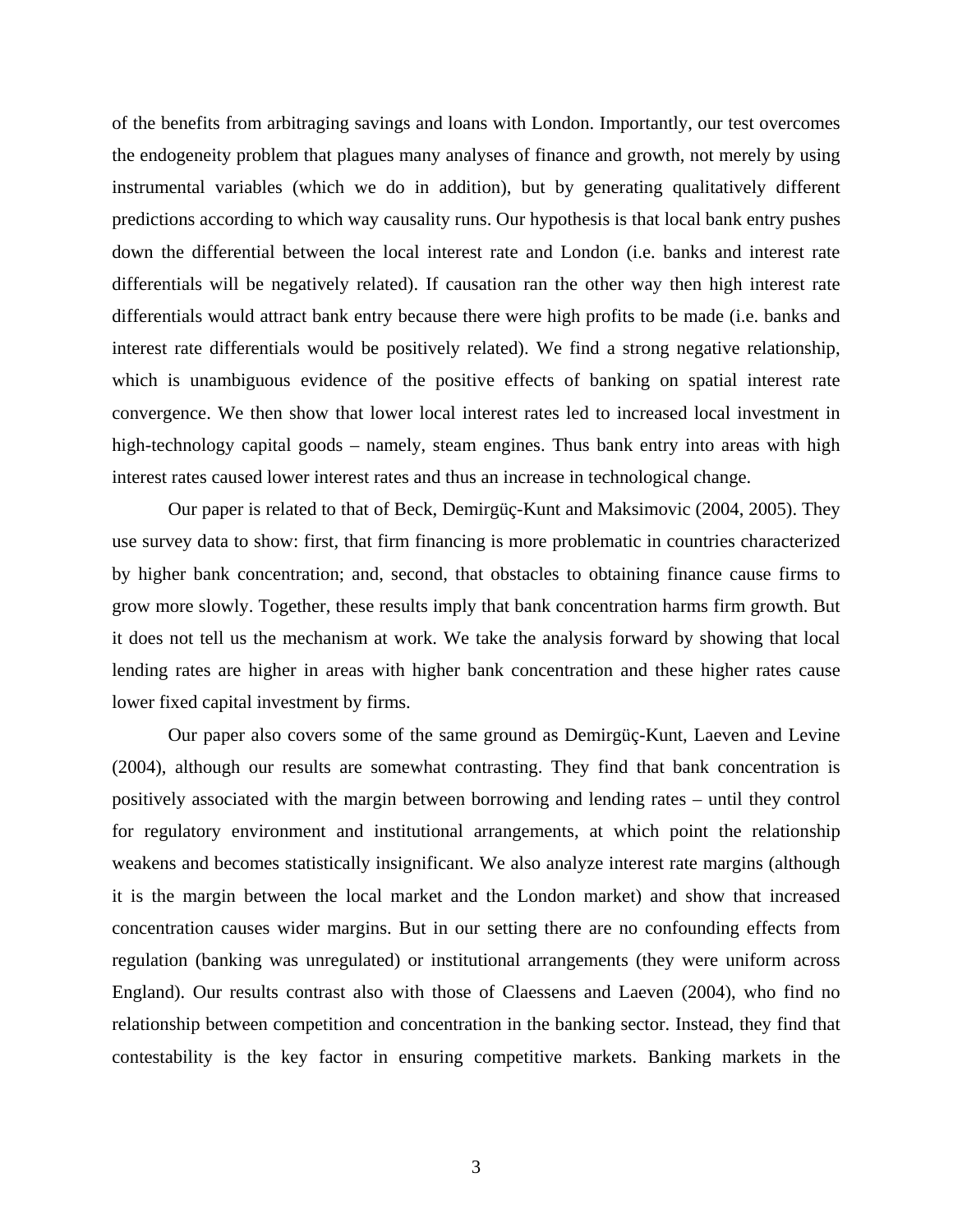Industrial Revolution were fully contestable (indeed there was massive entry) but this was not enough to generate marginal cost pricing (*i.e.* full interest rate convergence with London).

The paper proceeds as follows. Section 1 outlines the unique way in which the banking system operated during the Industrial Revolution. Section 2 describes our data. Section 3 estimates a model linking local banks and local interest rates. Section 4 estimates a model of steam engine adoption using our local interest rates. Section 5 concludes. Appendices discuss our interest rate data in more detail and additional results.

## **1. The British banking system**

The classic analysis of British banking in the eighteenth and nineteenth centuries is that offered by Bagehot (1873), which emphasizes the importance of capital in promoting economic growth:

In countries where there is little money to lend, and where that little is lent tardily and reluctantly, enterprising traders are long kept back, because they cannot at once borrow the capital, without which skill and knowledge are useless. (p. 14).

Britain was in a fortunate position because:

We have entirely lost the idea that any undertaking likely to pay, and seen to be likely, can perish for want of money; yet no idea was more familiar to our ancestors, or is more common now in most countries. A citizen of London in Queen Elizabeth's time could not have imagined our state of mind. He would have thought that it was of no use inventing railways (if he could have understood what a railway meant), for you would not have been able to collect the capital with which to make them. (p. 7).

#### By contrast,

Taking the world as a whole – either now or in the past – it is certain that in poor states there is no spare money for new and great undertakings, and that in most rich states the money is too scattered, and clings too close to the hands of the owners, to be often obtainable in large quantities for new purposes. (p. 7-8).

Bagehot argues that this ready availability of capital in Britain was due to her unique banking system:

Concentration of money in banks, though not the sole cause, is the principal cause which has made the Money Market of England so exceedingly rich, so much beyond that of other countries. (p. 6).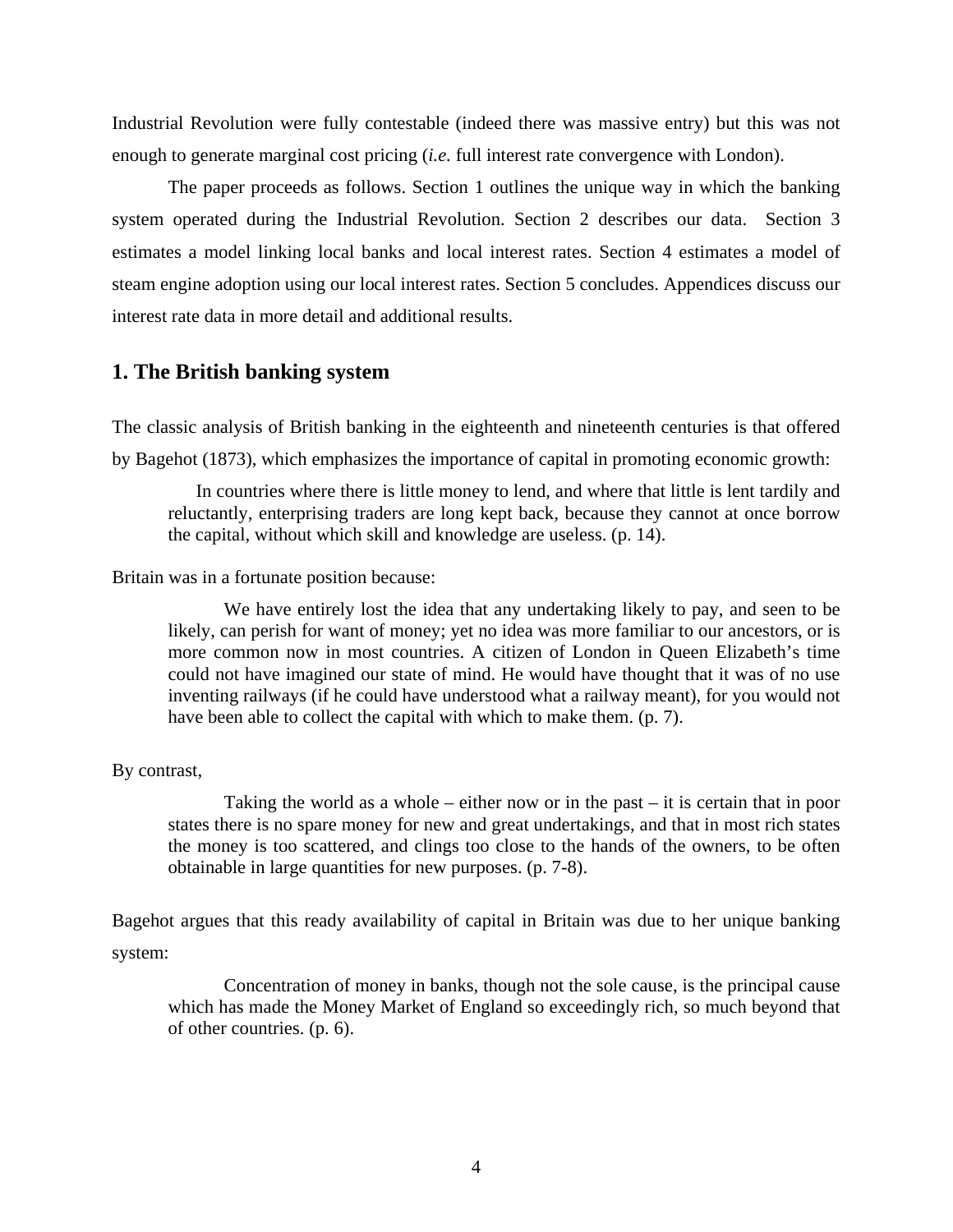Even the other advanced economies were then laboring under a rudimentary banking system and a shortage of capital:

If you take a country town in France, even now, you will not find any such system of banking as ours. Cheque-books are unknown, and money kept on running account by bankers is rare. People store their money in a *caisse* at their houses. (p. 76).

So how exactly did the British banking system work? Joint stock banking was outlawed in England and Wales until  $1826$ <sup>[4](#page-4-0)</sup> up to this time the banking system outside London was based on the country banks. These were private partnerships, restricted to a maximum of six partners who each had to endure unlimited liability. Banks therefore had a very restricted capital base and almost always possessed only one outlet (*i.e.* they were unit banks). To overcome their extremely limited geographic reach, the country banks developed correspondent relationships with a bank in London. In this way, they could send excess deposits to London and still earn a reasonable return on them; or they could borrow from London when they needed more funds locally. Hence the local country banks played a crucial role in recycling capital from surplus to deficit regions via London. As Bagehot put it:

[T]here are whole districts in England which cannot and do not employ their own money. No purely agricultural county does so. The savings of a county with good land but no manufactures and no trade much exceed what can be safely lent in the county. These savings are first lodged in the local banks, are by them sent to London, and are deposited with London bankers, or with the bill brokers. In either case the result is the same. The money thus sent up from the accumulating districts is employed in discounting the bills of the industrial districts. Deposits are made with the bankers and brokers in Lombard Street by the bankers of such counties as Somersetshire and Hampshire, and those bill brokers and bankers employ them in the discount of bills from Yorkshire and Lancashire. (p. 12).

Moreover, the country bankers were heavily engaged in this pursuit:

 $\overline{a}$ 

All country bankers keep their reserve in London. They only retain in each country town the minimum of cash necessary to the transaction of the current business of that country town. Long experience has told them to a nicety how much this is, and they do not waste capital and lose profit by keeping more idle. They send the money to London, invest part of it in securities, and keep the rest with the London bankers and bill brokers. (p. 30-31).

<span id="page-4-0"></span><sup>&</sup>lt;sup>4</sup> The only exception to this was the Bank of England, which enjoyed privileged joint stock status in return for being the Government's banker, but did not provide banking services outside London in this period.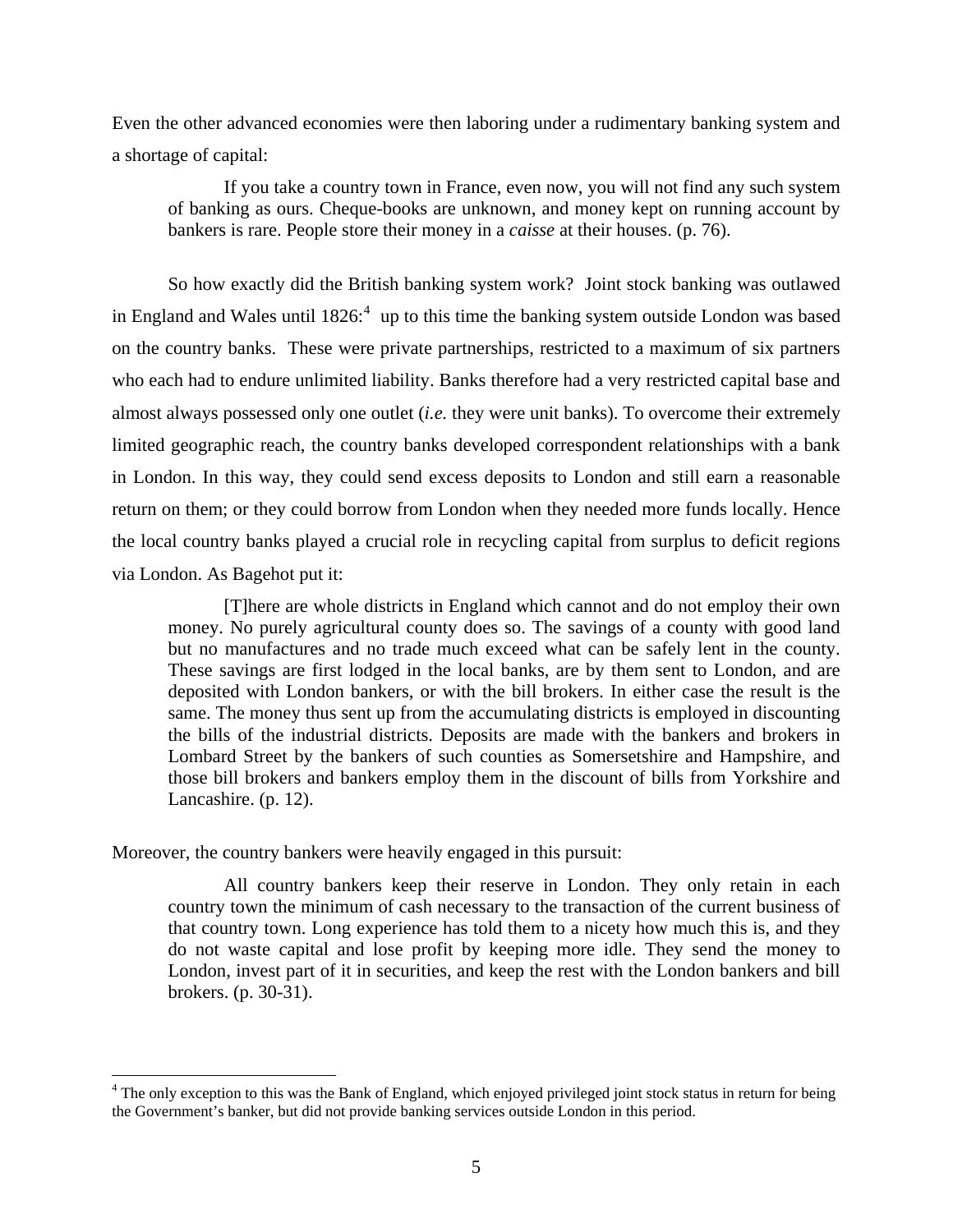In this way, the banks linked each of their localities directly to the London money market. It is interesting to note that there was little or no interaction *between* local banks. Instead there was a sophisticated network of bilateral relationships with London, and an almost complete absence of regional networks.

 The number of banks grew extremely rapidly between 1800 and 1815, from around 300 to around 650 banks. Therefore if improvements in financial intermediation have a measurable effect on financial market integration then we would expect to be able to measure it in our setting.<sup>[5](#page-5-0)</sup> Notice also that the initial distribution of banks across counties was very uneven, and that the growth over time in the number of banks in each county also varied enormously. This is extremely useful for our empirical strategy because it means that there was a lot of variation in the explanatory variable. Note, in particular, that in some counties the number of banks was actually falling over time, so our results are not driven simply by the presence of an upward trend in all the variables.

## **2. Measures of banking, interest rates and other explanatory variables**

In this section we discuss the data that we have collected to analyse the effect of banking on interest rates.

#### *2.1 Measuring banking services.*

 $\overline{a}$ 

Modern analyses of banking (such as Demirgüç-Kunt and Levine, 2001) use the size of the money supply relative to GDP, private credit or bank assets to measure financial intermediation. Apart from the fact that these variables are themselves endogenous, such data are not available for the period that we are studying.

Instead we have collected the number of banks and the number of bank outlets operating in each town in each year, as reported in the *Post Office Directory* annually from 1801 onwards.

<span id="page-5-0"></span><sup>&</sup>lt;sup>5</sup> There were very few non-bank financial intermediaries in England in this period and the main source of business finance was the savings of the entrepreneur, his family and, increasingly, the banks (Mathias, 1983, pp. 134-6).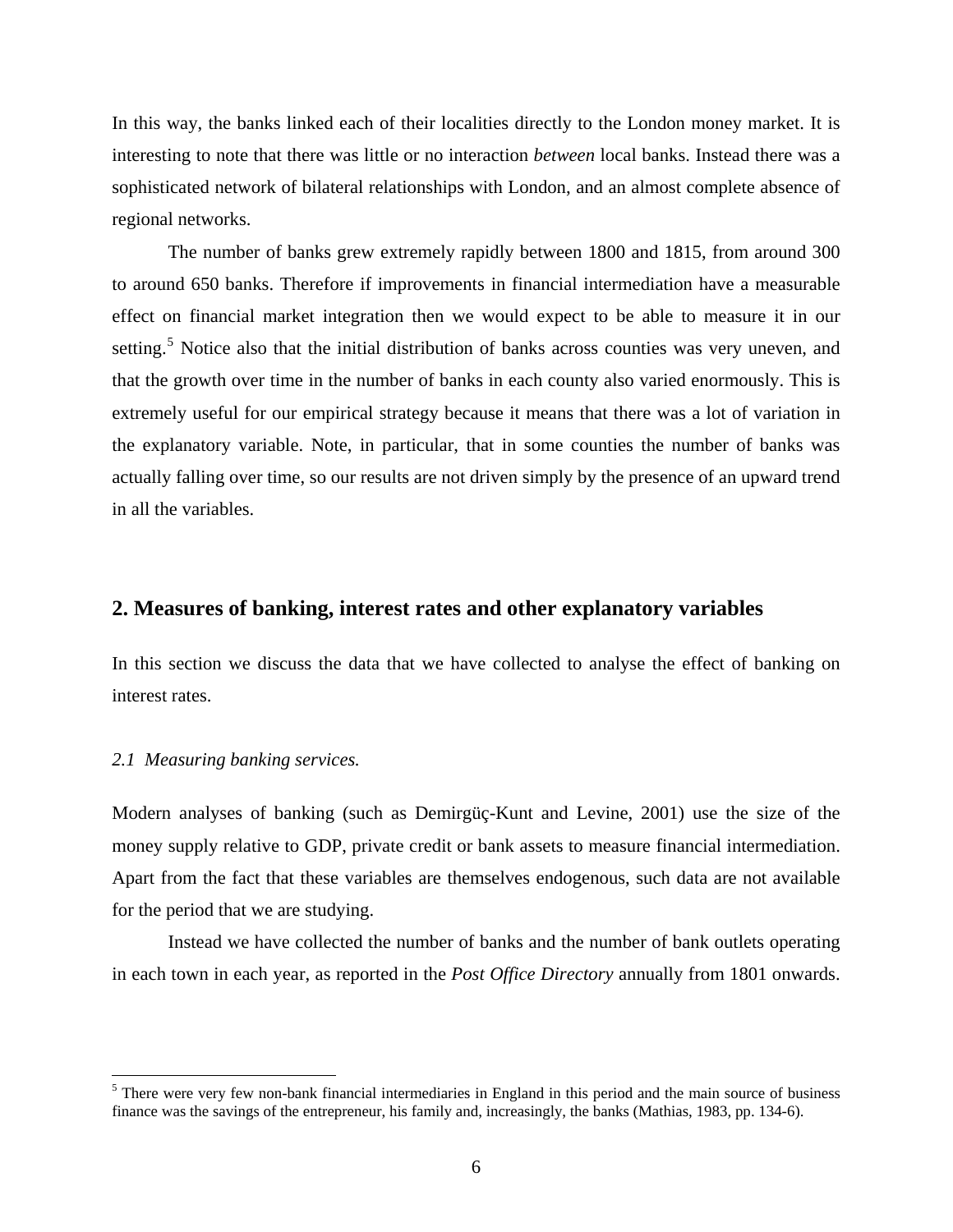Since very few banks had more than one outlet, these two variables are almost the same and it makes little difference which one we use.<sup>[6](#page-6-0)</sup>

Either of these two measures almost certainly reflects the local supply of banking services, since there is very good reason to believe that the size of each bank was fairly constant across the sample. We do not have direct evidence on this because very few bank balance sheets have survived. However, the asset bases of all country banks were circumscribed by the requirement that banks take the legal form of an unlimited liability partnership with a maximum of six partners. In a random sample of 30 banks for which we do know the number of partners, the minimum was 1 partner and the maximum 5; the mean was 3.0 and the standard deviation was 1.3. It may seem surprising that we only ever observe partnerships that were smaller than the legal maximum. But this almost certainly stems from the unlimited liability requirement: a banker would want only partners whom he could really trust, and he would lend only to borrowers about whom he had good information. This is reflected in the fact that the partners in a bank were very often related to one another, either by blood or marriage. Clearly, if modern banks in the US were limited to a maximum of six shareholders – and each of those shareholders had to have unlimited liability – then bank sizes would become much more homogeneous than they are currently. It would simply no longer be feasible to have Bank of America and so on.

Furthermore, to the extent that the number of banking outlets is an imperfect measure of the supply of local banking services, we merely face a classic errors-in-variables problem, which will bias parameter estimates towards zero. Hence our OLS estimates provide a lower bound on the effectiveness of banks. And we can obtain better estimates by using IV rather than OLS estimation.<sup>[7](#page-6-1)</sup>

One further problem that we need to address is that banks might be linked together. Some individuals and some families were involved in more than one bank, so one might wonder whether two banks were really independent, even though they were legally distinct entities. So we constructed a third measure of banking services based on these identifiable "banking combinations": in our analysis below this variable yielded empirical results almost identical to our first two measures, so we do not report them here.

 $\overline{a}$ 

<span id="page-6-0"></span><sup>&</sup>lt;sup>6</sup> Although the ratio of banking outlets to banks was steadily growing over the period 1801 to 1815, it never exceeded 1.065. Dorset, the county with the highest ratio of outlets to banks, had only 15 outlets from 11 banks in the peak year of 1815 and over the entire period only five banks ever operated more than three outlets.

<span id="page-6-1"></span> $<sup>7</sup>$  A further cause of measurement error might be that some London correspondents were bigger or better than others.</sup> But this problem will also be resolved by IV estimation.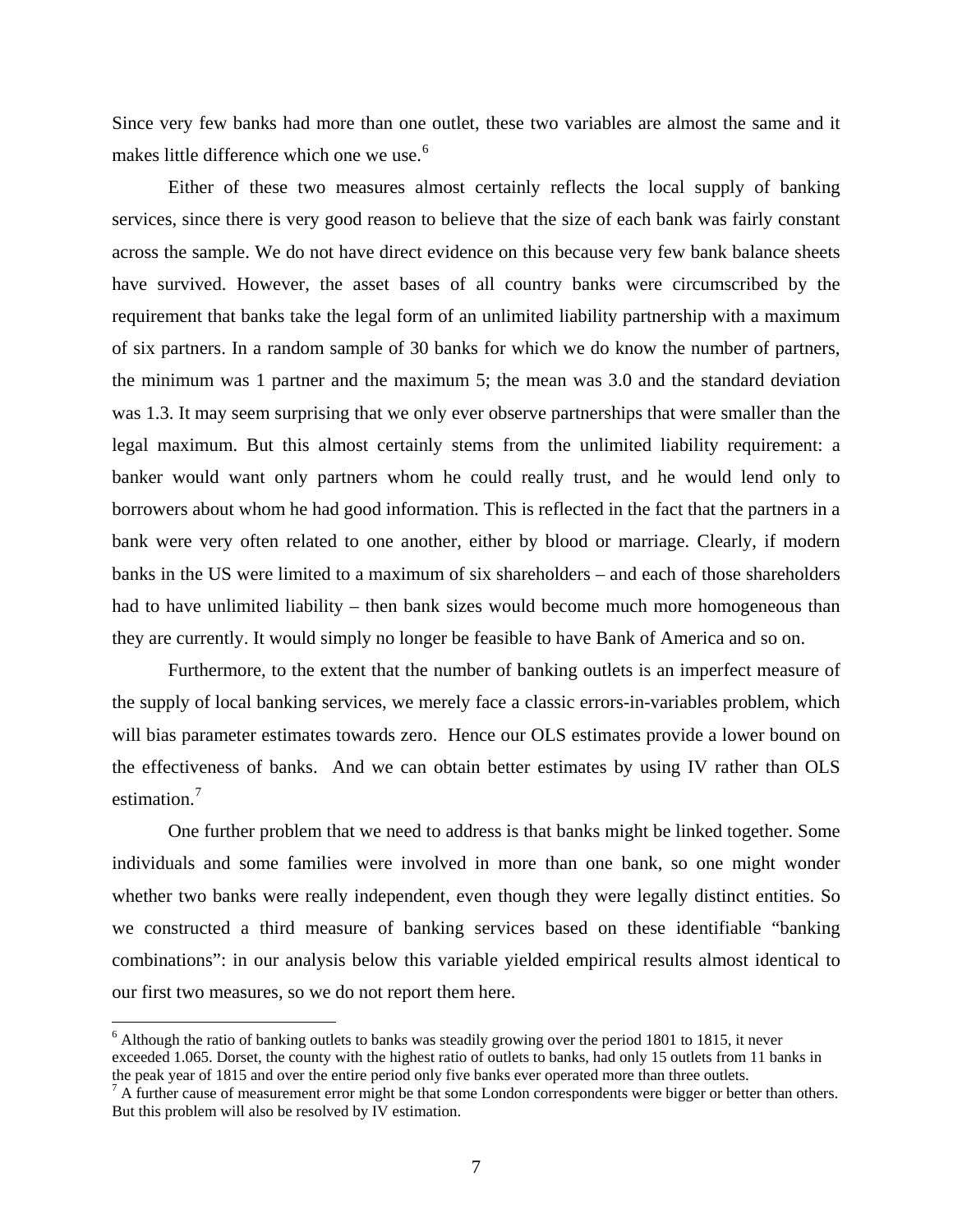Regardless of whether we look at banking outlets, banks or banking combinations, we need to adjust the data to take account of the fact that our units of observation of interest rates vary greatly in size: the largest county (Yorkshire) is 40 times the area of the smallest county (Rutland) so it is unsurprising that it has more banks. Perhaps an ideal solution to this issue would be to divide the number of banks (or outlets or combinations) by GDP. But such data are not available, so instead we divide by the local population total. These data are taken from the 1801, 1811 and 1821 censuses, from which we create annual data by interpolating with a cubic spline.<sup>[8](#page-7-0)</sup> Although the overall supply of banking services rose considerably through the period, by this measure our data show considerable variation both between and within counties.

#### *2.2. Inferring the interest rate from grain prices.*

 $\overline{a}$ 

In the absence of regional interest rates we need to infer rates of return from other data sources and we use the seasonal fluctuation in grain prices. This choice is based on data availability and is justified in detail in Appendix A. The data that we use for grain prices are based on official *London Gazette* average prices of wheat in the 39 counties of England, together with Welsh prices averaged for South Wales and North Wales, giving us 41 observations for each week for the whole period. Official data for London prices are only available before 1793 and hence do not overlap with the period for which we have data on banks, but we have been able to construct a weekly London wheat price series for 1801-1815 from contemporary newspapers.

 The idea of using grain prices to infer the interest rate was introduced by McCloskey and Nash (1984), who used it to estimate interest rates in the middle ages; formal demonstrations of the underlying model are provided by Taub (1987) and Deaton and Laroque (1992). Since grain was harvested once per annum (generally in August in England) it had to be stored for the rest of the year as stocks were gradually consumed. In between harvests, the grain price had to appreciate enough to offset the cost of storage and physical depreciation,  $\delta$ , and the rate of return on the capital invested in the purchase of the grain, *rt*, otherwise rational economic agents would not have stored the grain and would instead have found some other investment opportunity for their savings. So long as there were storage, prices would obey the no-arbitrage condition

<span id="page-7-0"></span><sup>&</sup>lt;sup>8</sup> The 1801 Censal data are adjusted for parishes known to be omitted following the suggestion of Wrigley and Schofield (1981). Linear interpolation of the data produces almost identical results. The simpler alternative of dividing banks by county area led to similar results in our analysis below.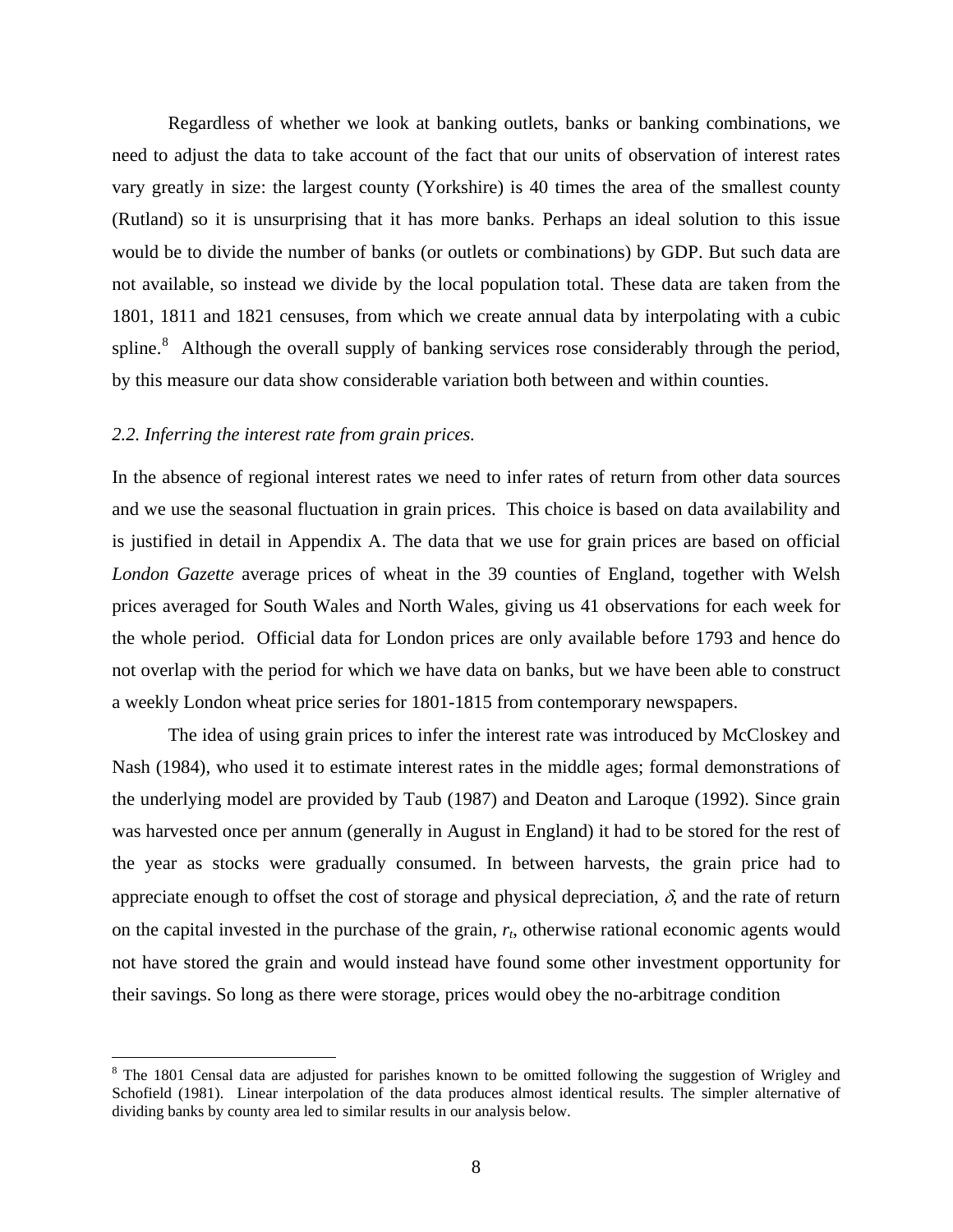(1) 
$$
p_t = \frac{1-\delta}{1+r_t} \mathsf{E}_t[p_{t+1}] \Rightarrow \ln p_{t+1} \approx \ln p_t + r_t + \delta + e_t
$$

where  $e_t$  is a white noise error. This means that prices rise steadily throughout the year at rate  $r_t$  $+ \delta$ , except at the point of harvest; at that point, stocks are either zero or minimal (being held only for insurance reasons) and prices typically fall. If equation (1) is correct then we should be able to estimate the gross rate of return from weekly grain prices.

 Empirical tests by Deaton and Laroque (1992) of the no-arbitrage condition suggest that the model is only partially successful. But their implementation of the model uses annual data and assumes that the interest rate is constant over a long period. Since our point is that the interest rate is changing over time, their results, together with subsequent papers (Deaton and Laroque, 1995; Chambers and Bailey, 1996), are not really very helpful in our context.

 A more direct test involves checking that the seasonal pattern of grain prices is as suggested by McCloskey and Nash (1984): namely, that the no-arbitrage condition determines behaviour between harvests and that there is a price fall at the time of the harvest. Figure 1 presents graphically our estimates of the *average* seasonal pattern of wheat prices over the entire period 1770-1820 in England and Wales.<sup>[9](#page-8-0)</sup>



**Figure 1: Average Seasonal Pattern of Grain Prices** 

 $\overline{a}$ 

<span id="page-8-0"></span><sup>&</sup>lt;sup>9</sup>The graph shows  $\hat{a}_{week}$  from the regression  $\ln P_{year, week} = a_0 + \sum_{we}^{52} a_0$  $\ln P_{\text{year, week}} = a_0 + \sum_{\text{week}=1}^{52} a_{\text{week}} + e_{\text{year, week}}$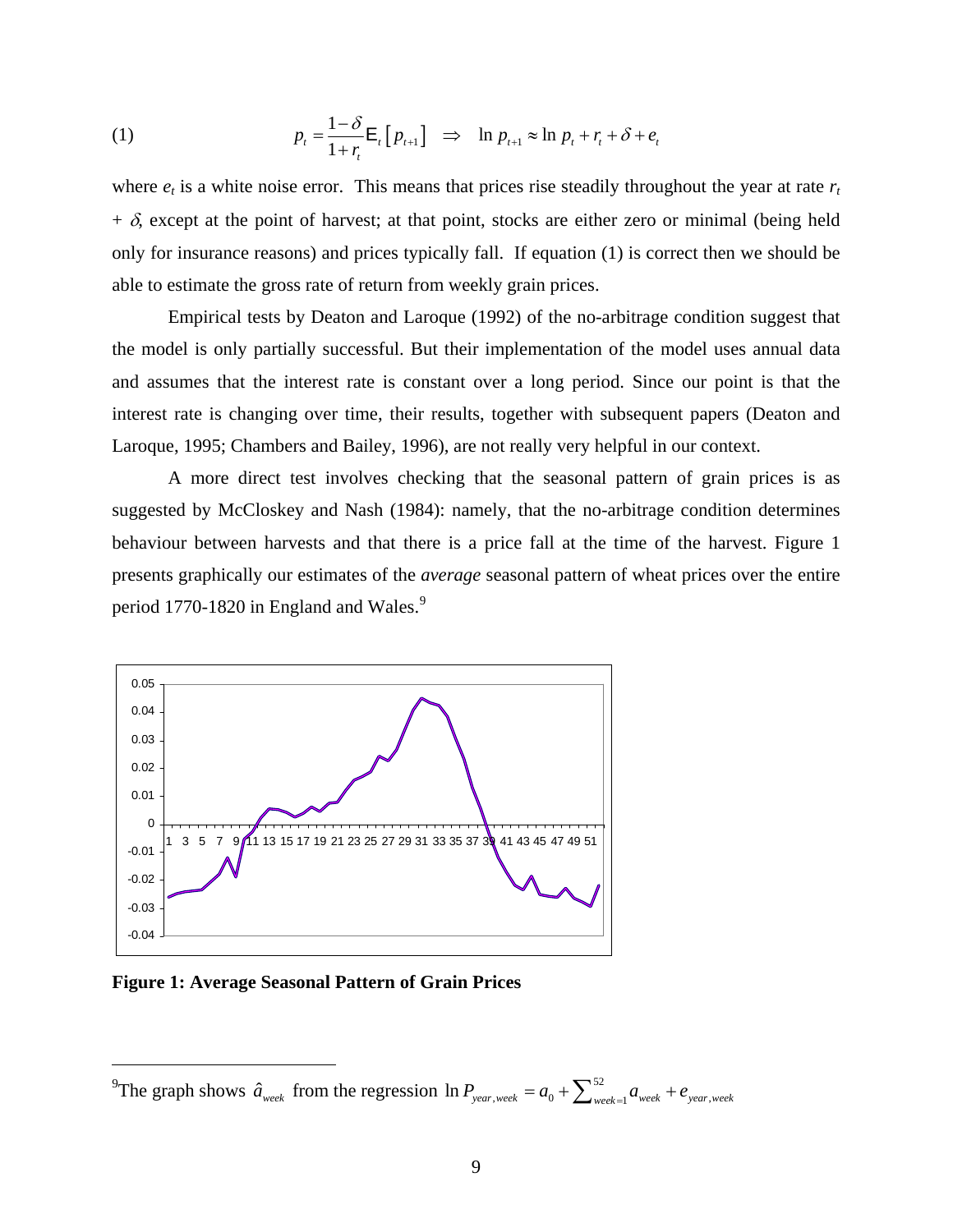Figure 1 does provide support for the McCloskey and Nash hypothesis: the log of the price of threshed wheat rises gradually throughout the year until harvest time, at which point stocks were low. Prices were then falling for a relatively short period after the harvest. Arguably we should expect prices to fall much more quickly after the harvest: taken at face value, wheat prices were falling from weeks 32 to 47, whereas the theory is inconsistent with stocks of wheat being held while prices were falling for such a long period. But figure 1 is estimated over a fifty year period and the timing of the harvest would have varied considerably from year to year. Furthermore, the prices reported are for threshed wheat and hence include not only the value of the wheat but also the labour input of threshing. We know that labour costs would have been falling at this time of year as demand for labour went from very high (ploughing and sowing) to very low (little else to do during winter); so it would have made sense to hold unthreshed grain immediately after the harvest, even while the price of threshed grain were falling.

A possible objection to our model is that equation (1) assumes temporal arbitrage but not spatial arbitrage: would prices also be equalised across regions (in which case all regions would have the same rate of return)? There are three pieces of evidence against this. First, data on the quantity of wheat traded, which are available for the single year of 1818, confirm that wheat was widely traded (and hence grown) in all areas, even if the climate were unsuitable. This is *prima facie* evidence that the cost of moving wheat from one area to another was high.

Second, figure 2 reports the average and extreme values of wheat prices. Clearly prices are correlated, but we should expect significant correlation even with no spatial arbitrage because different regions experience similar weather and also much of the price variation is due to the underlying price movements (*i.e.* inflation) of the Napoleonic Wars. Moreover, the spread of prices is also very high and a more detailed analysis of the data shows that there were large differences even between adjacent areas.

Third, we have direct evidence that transport costs were sufficiently high to ensure substantial divergence in wheat prices in individual markets. Jackman (1916, p. 723) suggests that costs of carriage by road were about 0.75d per hundredweight per mile in 1810, corresponding to about 0.365d per bushel per mile. Since the price of wheat ranged from about 50d to 150d per bushel, the cost of transporting wheat 50 miles (19d) was in the range of 13 to 38 per cent of the value of the wheat. However, it is certainly the case that there were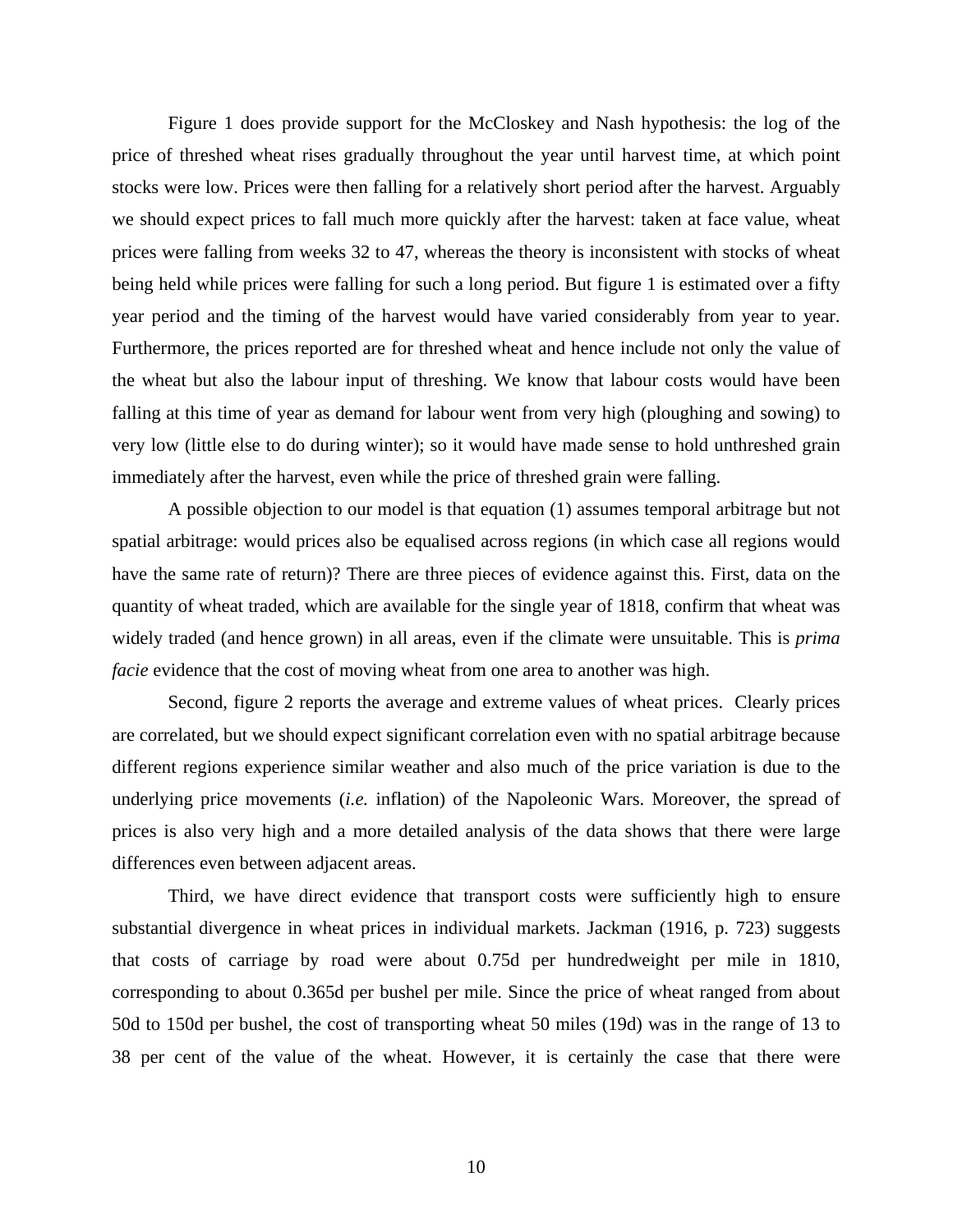

improvements in transportation in this period and we control for this with data on turnpikes, discussed in section 2.3

**Figure 2: Weekly wheat prices (Mean, Minimum and Maximum, pence per Quarter)** 

The data appear to fit the theoretical model sufficiently closely that we can proceed to estimate interest rates using rates of return. Since wheat prices in the early winter and early summer have high variance, our preferred measure is the rate of return on wheat for each county and London using the price change from January to April (i.e. the first 14 weeks of the year):

$$
(2) \qquad \hat{\alpha}_{year, \, country} = \frac{52 \times \ln \left( P_{week=14, \, year, \, country} \, / \, P_{week=1, \, year, \, country} \right)}{13}
$$

Similar results were obtained by using the price change from January to July. The average interest rates thus estimated for each county are reported in table 1.

| Dorsetshire     | 3.8 | <b>AVERAGE</b> | 9.8  |
|-----------------|-----|----------------|------|
| Gloucestershire | 4.2 | Staffordshire  | 10.1 |
| Somersetshire   | 4.5 | Warwickshire   | 10.1 |
| <b>LONDON</b>   | 4.7 | Cambridgeshire | 10.5 |

**Table 1. County average rates of return, 1771-1820 (%).**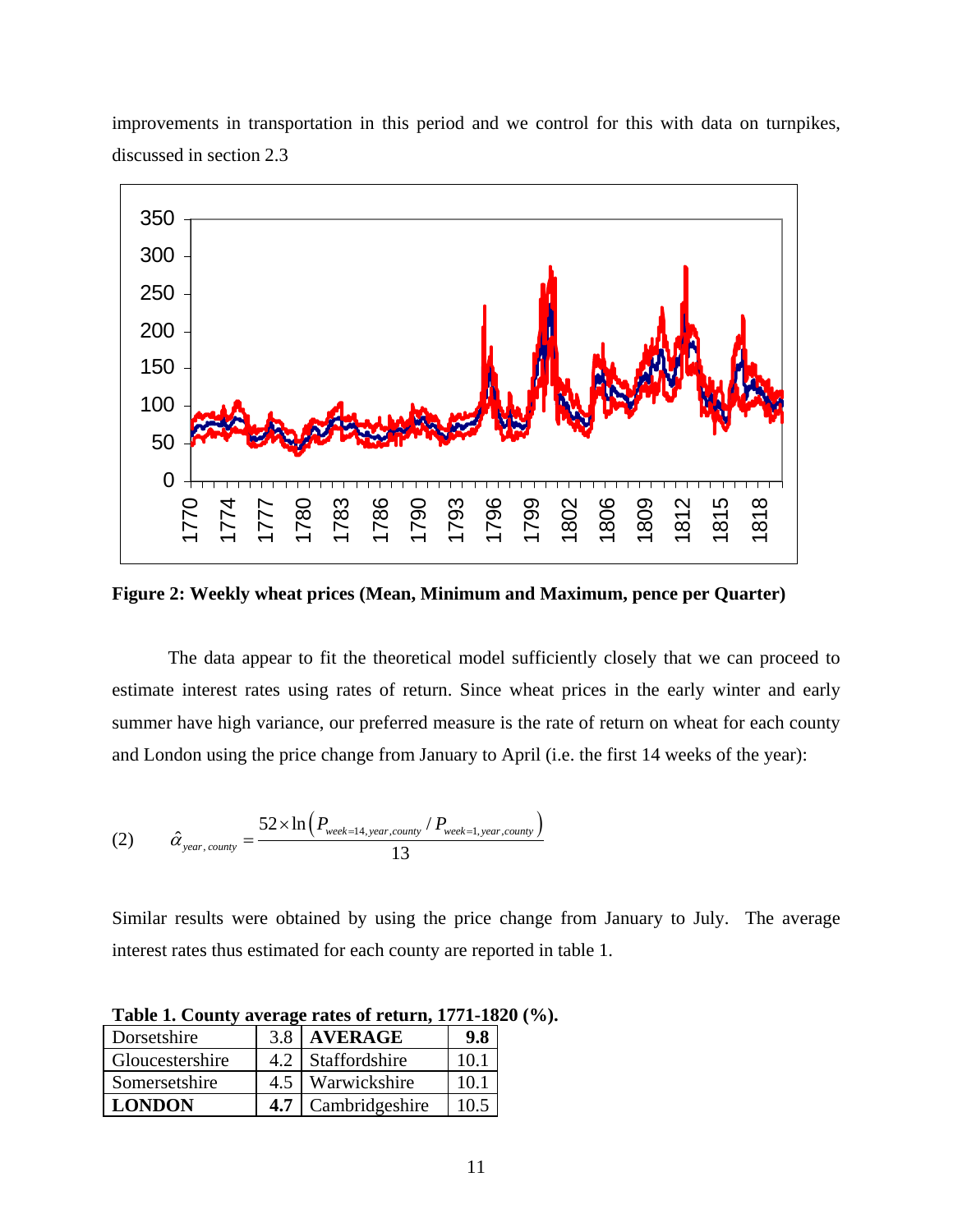| Worcestershire     | 5.9 | Devonshire         | 10.5 |
|--------------------|-----|--------------------|------|
| Leicestershire     | 6.0 | Lincolnshire       | 10.8 |
| Derbyshire         | 6.6 | <b>South Wales</b> | 11.0 |
| Wiltshire          | 6.6 | Shropshire         | 11.2 |
| Rutlandshire       | 6.7 | Norfolk            | 11.4 |
| Hampshire          | 7.7 | Yorkshire          | 11.5 |
| Northamptonshire   | 7.7 | Essex              | 11.6 |
| Oxfordshire        | 7.8 | Surrey             | 11.7 |
| Huntingdonshire    | 8.0 | Cumberland         | 12.0 |
| Buckinghamshire    | 8.5 | Lancashire         | 12.2 |
| Bedfordshire       | 8.6 | Suffolk            | 12.9 |
| Hertfordshire      | 8.7 | Cheshire           | 14.1 |
| Nottinghamshire    | 8.7 | Westmorland        | 14.5 |
| Kent               | 8.9 | Herefordshire      | 14.9 |
| <b>Berkshire</b>   | 9.3 | Cornwall           | 15.3 |
| <b>North Wales</b> | 9.5 | Northumberland     | 15.7 |
| Middlesex          | 9.6 | Durham             | 18.2 |
| <b>Sussex</b>      | 9.7 |                    |      |

These results are consistent with the narrative from Bagehot: rates of return on capital were low in agricultural counties, where there were limited investment opportunities, and high in the industrial counties such as Staffordshire (pottery), Warwickshire (metal goods), South Wales (coalmining), Yorkshire (coalmining, iron and woolen production), Lancashire (cotton spinning and weaving), Cornwall (copper mining and smelting), Durham and Northumberland (coalmining). We calculate that the rates of return in table 1 are negatively correlated with the proportion of families engaged in agriculture (-0.22,  $p = 0.02$ ) and positively correlated with the proportion of families engaged in trade  $(+0.32, p = 0.22).$ <sup>[10](#page-11-0)</sup> Of course, the local rate of return was not determined solely by the local supply and demand for loanable funds and this brings us to the issue of banks and financial intermediation.

#### *2.3 Additional explanatory variables*

 $\overline{a}$ 

In order to provide an adequate test of the effect of banking on the rate of return on grain, we need to consider the effect of transport costs. Since these were falling over the period, increased arbitrage in grain markets could have reduced the wheat price differentials across markets. Price

<span id="page-11-0"></span> $10$  The data on the proportion of families engaged in agriculture or trade are taken from the 1811 census.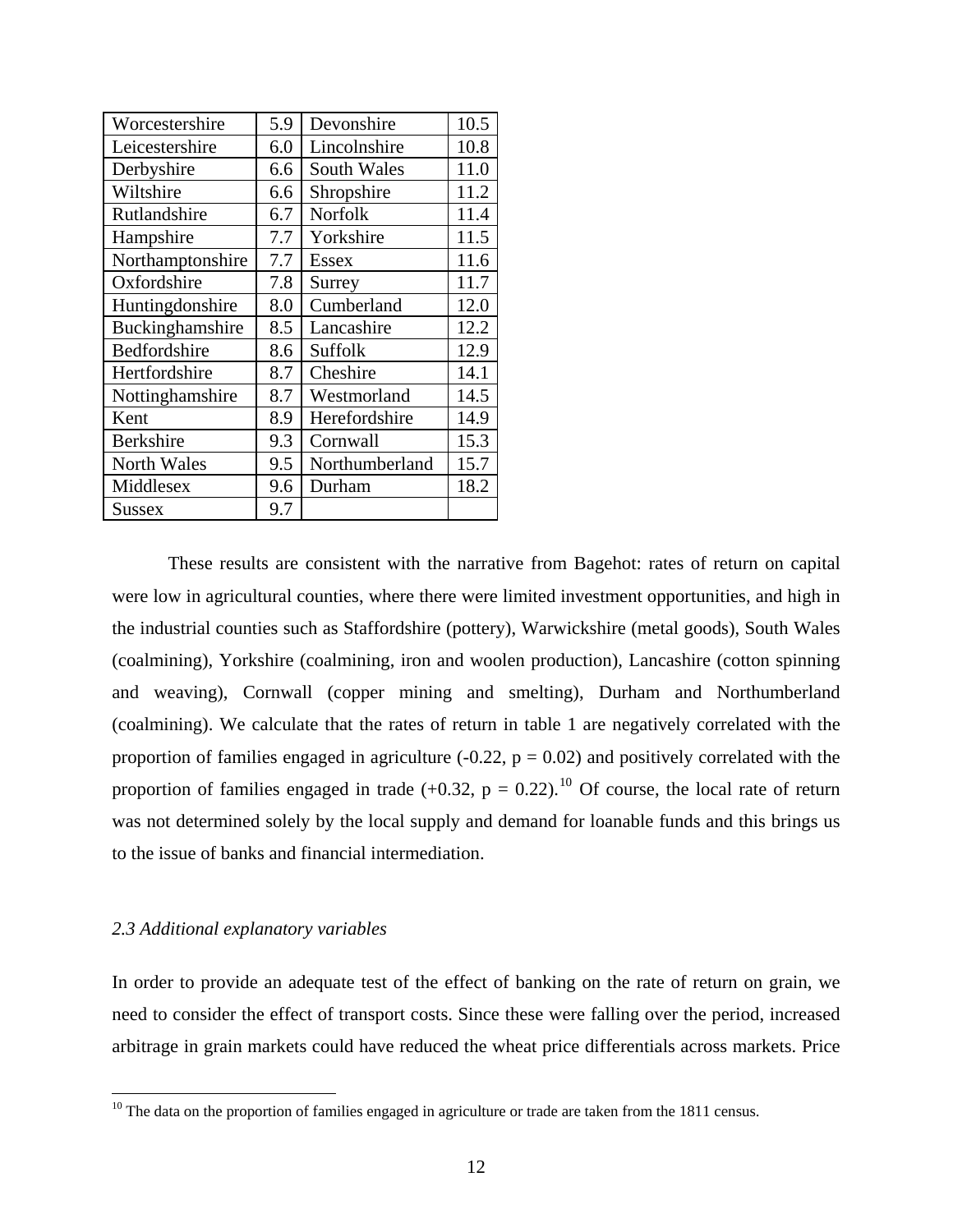differentials put a bound on the local interest rate. Take the extreme case where wheat markets were perfectly integrated; then there would be no scope for prices to differ and no differences in rates of return. Financial markets would effectively be integrated through the physical movement of commodities across counties.

We discussed in the previous section that transport costs were very high. However, it is certainly the case that there were improvements in transportation in this period. For example, the mileage of turnpikes increased from 15,833 miles in 1801 to 16,945 miles in  $1815$ ,<sup> $11$ </sup> which might have been sufficient to narrow wheat price differentials enough to simultaneously erode rates of return on grain.<sup>[12](#page-12-1)</sup>

Accordingly, we consider the role of transport costs by looking at the density of turnpikes (miles of turnpike divided by area of county). When we consider town level data it is less obvious how to scale the mileage of turnpike, so we consider average mileage linked to a town and also a turnpike dummy. $13$ 

#### *2.4 Endogeneity and measurement error.*

 $\overline{a}$ 

As discussed above, our explanatory variables could suffer both from measurement error and endogeneity. The supply of banking services and the supply of roads is endogenous because we know that these were provided by the private sector in order to respond to arbitrage opportunities. Measurement error exists because our banks variable is only an imperfect measure of the supply of banking services and deflating by population does not fully take into account the potential demand for banking services. Similarly, the density of turnpikes does not fully capture the ease of transport. For both these reasons we should ideally use instrumental variable techniques.

There are relatively few variables available on an annual basis for each county for the period 1801 to 1815. One variable that we use is the density of population in the locality (census district) immediately surrounding the towns for which we have data. But this is available only by interpolating between the censal years of 1801, 1811 and 1821.

<span id="page-12-0"></span><sup>&</sup>lt;sup>11</sup> These data were collected from Albert (1972), Pawson (1977) and British Parliamentary Papers 1821, vol. 4.<br><sup>12</sup> Virtually none of the towns from which grain prices were collected had a canal built in the period 1801

<span id="page-12-1"></span>so any fall in transport costs is likely to have arisen entirely through roads.

<span id="page-12-2"></span><sup>&</sup>lt;sup>13</sup> Alternative measures of road supply, such as turnpike mileage divided by population, had no effect in our analysis.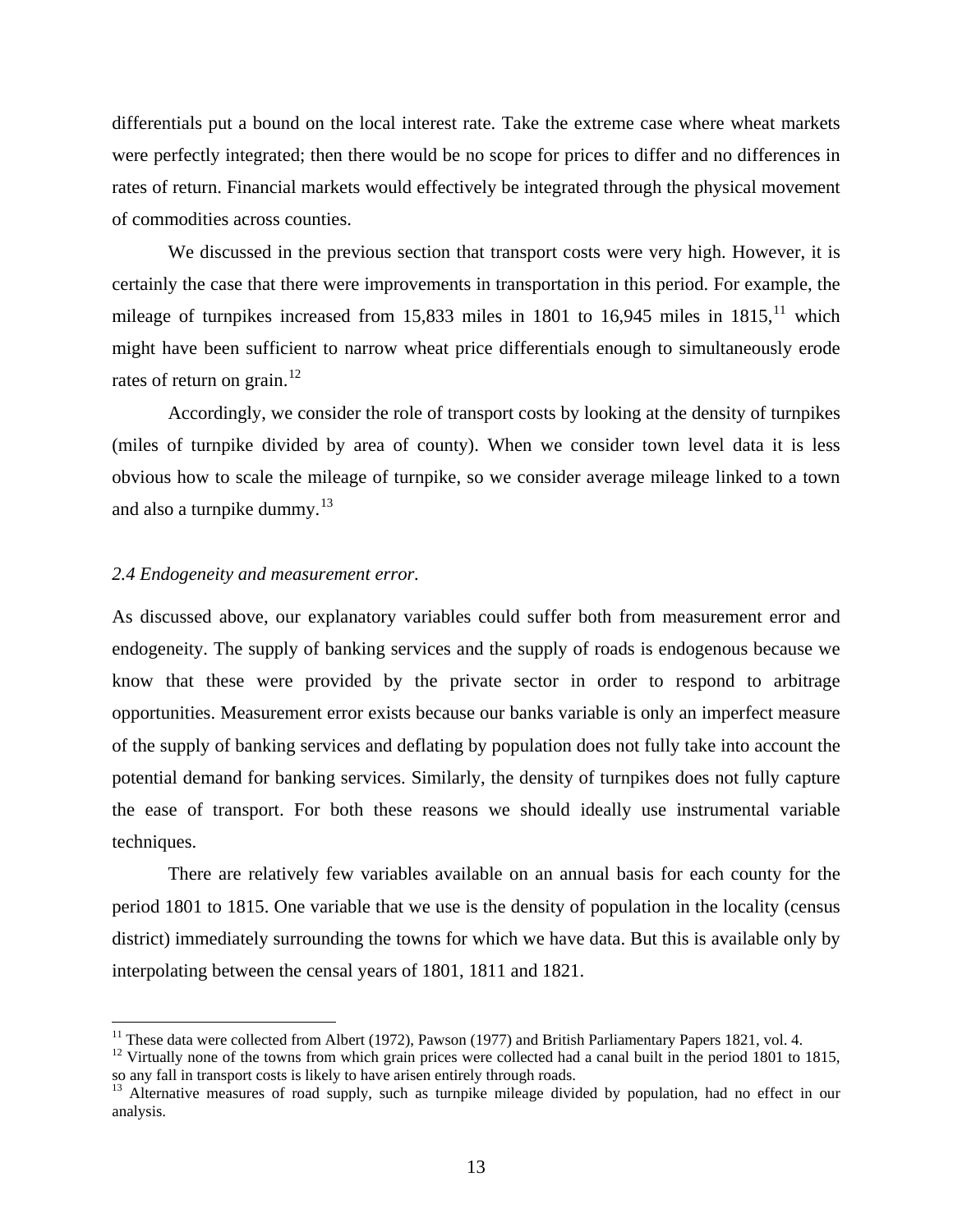The other data that we have are information on newspaper circulation, both at county and town level. These are potentially good instruments because they would be correlated with the degree of development of each town while being unlikely to be correlated with either any measurement error or differences in rates of return. It is also extremely unlikely that such newspapers would have a direct effect on rates of return, since they did not contain information on interest rates nor on prices of wheat (except insofar as it was already available in the *London Gazette*).<sup>[14](#page-13-0)</sup> So these are good candidates for excluded instruments. They are also available annually for each county for the period with which we are concerned.

#### **3. The effect of banking on interest rates**

 $\overline{a}$ 

Our empirical test of the relationship between the local level of financial intermediation and the degree of capital market integration can be summarized by the equation

(3) 
$$
\left|\hat{\alpha}_{year, \text{county}} - \hat{\alpha}_{year, \text{London}}\right| = \beta_{\text{county}} + \lambda \times \text{Banking}_{\text{year, country}} + \mu \times \text{Roads}_{\text{year, country}} + e_{\text{year, country}}
$$

where  $\hat{\alpha}$  is the estimated rate of return obtained from equation (4) above and the variables "Banking" and "Roads" are our measures of banking services and transport as described above. Alternative specifications to allow for non-linearities or more sophisticated dynamics suggested that (3) adequately fits the data.

 We are able to conduct this analysis in two sets of regressions. In the first we relate county-level data on banks and turnpikes to the absolute difference in the rate of return that we have estimated for each county and London. However, as we discuss in the appendix, the towns from which grain prices were collected within each county were not completely representative of all the towns in that county: in particular, they tended to be larger and more involved in the grain trade. So the rates of return in these wheat towns could be systematically different to the rates of return in the other towns in each county and we could be introducing measurement error by

<span id="page-13-0"></span><sup>&</sup>lt;sup>14</sup> The exception would be those London newspapers that contained information on the price of wheat in London during the period when the *London Gazette* did not publish London prices. However, they contained no information on provincial wheat prices, only the London price. Interestingly, after 1815 even the London newspapers contained no information on London prices: all of the published data that we have found is simply for the national average price. Notice also that the *London Gazette* published the official prices one to two weeks in arrears, so that by the time they found their way into a local newspaper the data would have been well out of date.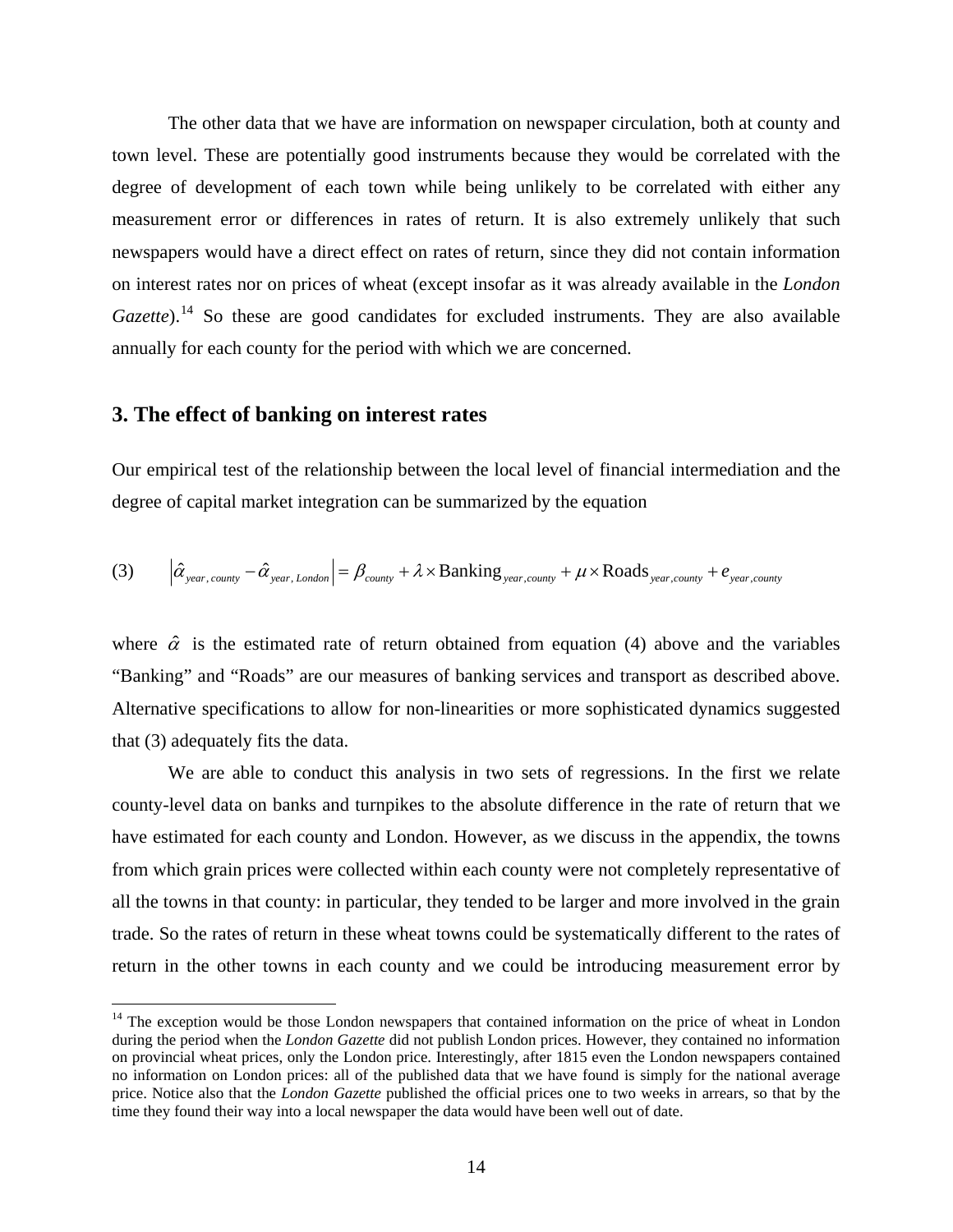relating rates of return in the wheat towns to the level of financial intermediation in the county as a whole. To address this potential problem, we performed a second set of regressions using the same dependent variable but with explanatory variables collected at the town level. Since this duplicate analysis produced results which were qualitatively and quantitatively similar we do not report them here (see Appendix 3).

Summary statistics for our data are reported in table 2 below. It can be seen that the average absolute difference in rates of return between London and any given county was substantial, but that there was a large fall over the period from about 30 percentage points to 18 percentage points. This was accompanied by a substantial rise in the number of banks and banking outlets per head of population. There was a much more modest rise in the mileage of turnpiked road. From the analysis of the standard deviations we can see that the variation in the absolute differences in rates of return is due rather more to within-group variation (*i.e.* arising from changes over time) than between-group variation (*i.e.* arising from the variation across counties). By contrast, the variation in mileages of turnpiked road is due mostly to the variation across counties; and the variation in banks per capita is split roughly equally between the withingroup variation and the between-group variation.

|                                | Mean                      |               |              |  |
|--------------------------------|---------------------------|---------------|--------------|--|
|                                | 1801-1815                 | 1801-1805     | 1811-1815    |  |
| Absolute difference in returns | 0.233                     | 0.303         | 0.180        |  |
| County bank outlets per capita | 0.063                     | 0.048         | 0.074        |  |
| County turnpike density        | 0.509                     | 0.497         | 0.522        |  |
|                                | <b>Standard Deviation</b> |               |              |  |
|                                | Overall                   | Between group | Within group |  |
| Absolute difference in returns | 0.188                     | 0.058         | 0.179        |  |
| County bank outlets per capita | 0.030                     | 0.025         | 0.017        |  |
| County turnpike density        | 0.235                     | 0.237         | 0.019        |  |

**Table 2. Summary statistics of the main variables.** 

The results of our analysis using the county-level data are reported in table 3 below. Using OLS estimation, in which the coefficients are likely to be biased downwards due to measurement error and endogeneity, it appears that improved financial intermediation and transportation both reduced the differentials in the rates of return across England. IV and GMM estimates strengthen these results, with larger coefficients on both variables. There is some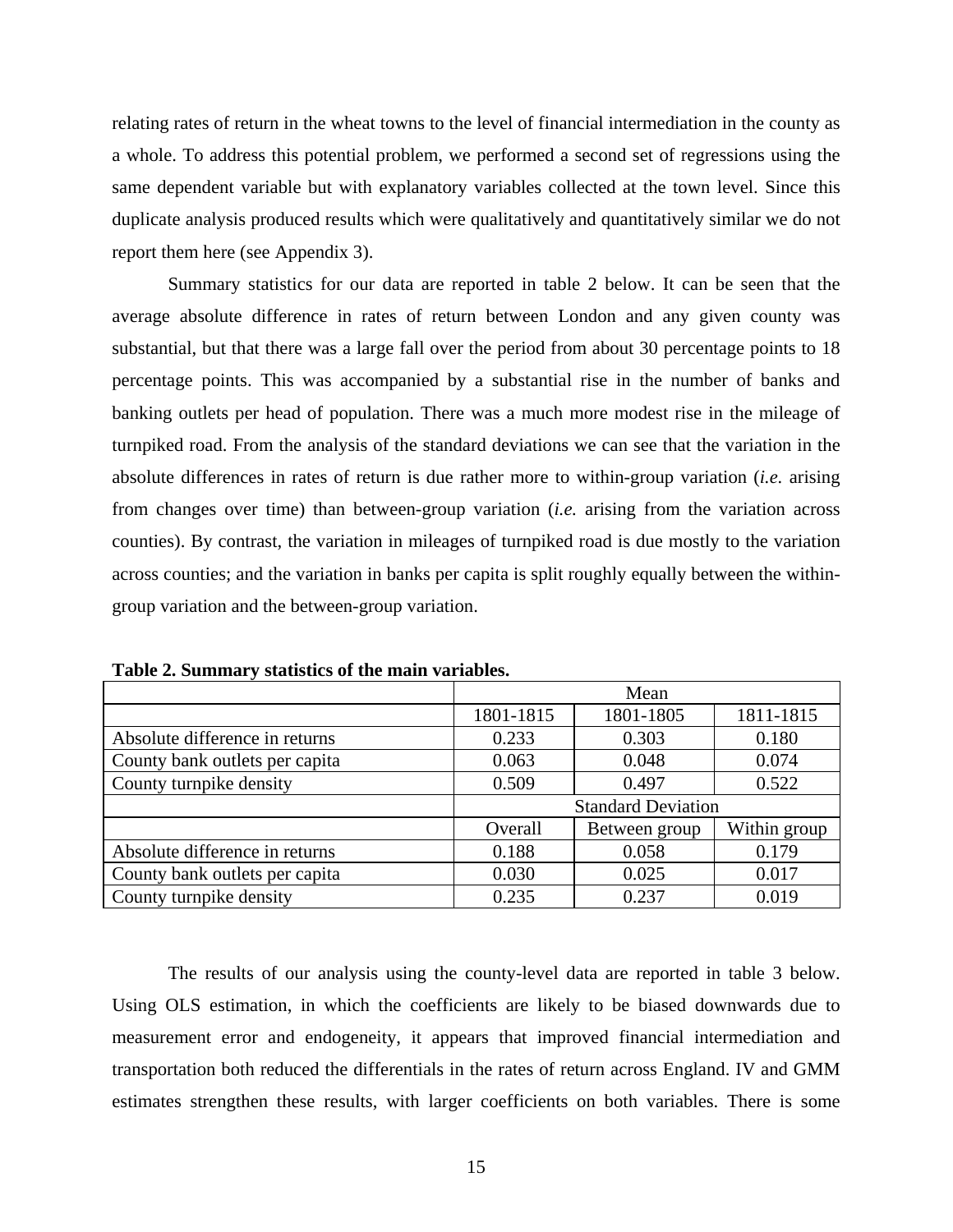evidence that the instruments are slightly weak, but weak-instrument robust tests suggest that banks and turnpikes are jointly highly significant.

The GMM parameter estimates suggest that the increase in the supply of banks between 1801-1805 and 1811-1815 resulted in a fall in the rate of return differentials of 6.3 percentage points, compared to an overall fall of about 12 percentage points. This is an economically very substantial fall. If we take the parameter estimate at face value, then the increase in road density over the period resulted in a somewhat smaller fall in the rate of return differential of 4.6 per cent, although the statistical imprecision of our estimates means that we cannot place any real weight on this conclusion.

| o                           |             |                 |               |  |
|-----------------------------|-------------|-----------------|---------------|--|
|                             | <b>OLS</b>  | IV              | <b>GMM</b>    |  |
| County bank outlets per     | $-1.040***$ | $-2.222**$      | $-2.438**$    |  |
| capita                      | (0.368)     | (1.102)         | (1.053)       |  |
| County density of turnpikes | $-1.182***$ | $-1.898$        | $-1.822$      |  |
|                             | (0.320)     | (1.289)         | (1.250)       |  |
| Centered $R^2$              | 0.125       | 0.101           | 0.097         |  |
| Uncentered $R^2$            | 0.654       | 0.645           | 0.643         |  |
| Number of obs.              | 615         | 615             | 615           |  |
| Kleibergen-Paap statistic   |             |                 | 6.952         |  |
| Hansen J-test               |             | 0.841           | 0.841         |  |
| $\chi^2(3)$                 |             | $[p = 0.840]$   | $[p = 0.840]$ |  |
| Anderson-Rubin Wald test    |             | $F(5,569)=5.52$ |               |  |
|                             |             | $[p = 0.000]$   |               |  |

**Table 3. Regression results from county-level data***.* 

*Notes to table:* Dependent variable is the absolute difference in the return on wheat in London and each county (measured from January to April) from 1801 to 1815 for 41 counties, where North Wales and South Wales / Monmouth are each treated as a "county". Heteroskedasticity-consistent standard errors are in parentheses and pvalues in square brackets. \*\*\* denotes significance at the 1% level; \*\* at the 5% level and \* at the 10% level. Estimation includes county fixed effects (not reported in the table), since Hausman tests suggested that these were necessary. The Kleibergen-Paap statistic is the robust equivalent of the Stock-Yogo statistic for weak instruments: the critical value for the IV bias to be less than 20% of the OLS bias is 5.91. The Hansen test is the test for overidentification of the excluded instruments (i.e. that the instruments be valid). The Anderson-Rubin Wald test is the weak-instrument robust test for joint significance of the two explanatory variables. Instruments used are county population; the number of newspapers both in production and circulation in a county; the mean and total circulation of newspapers in the wheat towns.

 We turn now to analysis of sub-samples of the data. Partly, this acts as a robustness check on our estimates. And, partly, it takes us back to the issue of finance and growth. One obvious question is how the magnitude of the effect of banks was related to the local rate of economic growth. Since county-level GDP data are not available, we use the population growth rate as the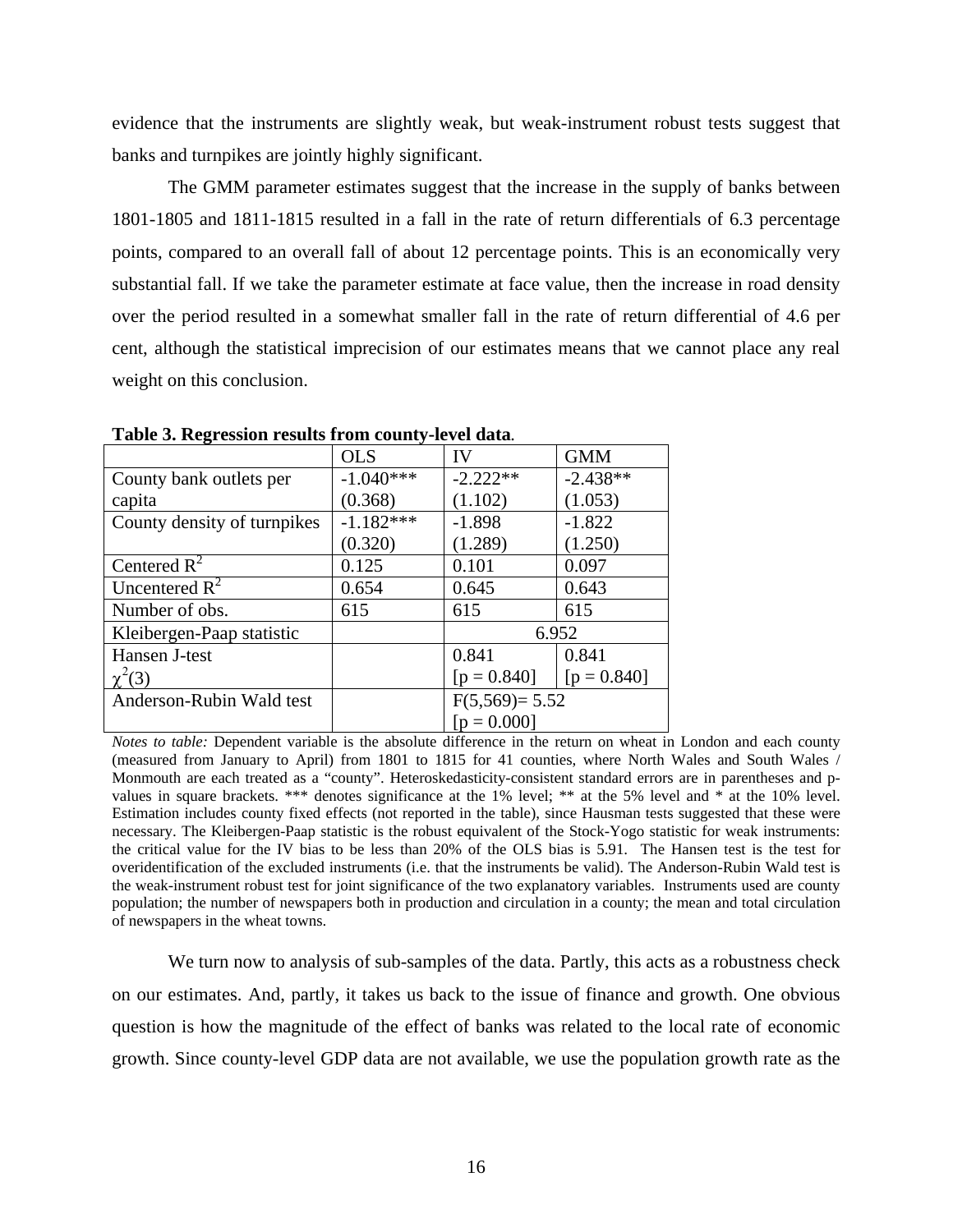nearest possible indicator of economic growth.<sup>[15](#page-16-0)</sup> However, since this is the period of the Industrial Revolution, we might well expect per capita GDP to be rising faster in industrial areas than agricultural areas. This could make population growth *per se* a rather inaccurate measure of local variations in GDP growth. A better measure might be population growth in only the industrial areas of each county but extracting such data from the census would be difficult and open to considerable interpretation about which parishes were industrial. For this reason we simply use the growth rate of the population in the geographical area including and immediately adjacent to our wheat towns and we calculate for each of these areas the annual growth rate between the censal years of 1801, 1811 and 1821. The distribution of growth rates is almost uniform, so any division of counties into "fast" and "slow" counties must be rather arbitrary and we simply divide our data into those counties above and beneath the median growth rate of 0.283 per cent per year.

The censuses also contain information on the sectoral composition of the labor force in each county, with the proportions of agriculture, trade and "other" occupations recorded and we can again use this to get at the issue of economic growth. Contemporary documentation suggests the question on individuals' occupations in the 1801 census was widely misunderstood. This is confirmed by the fact that in only two counties do the proportions of employment in the three sectors add up to 100 per cent, and in six counties they add up to less than 90 per cent. Hence we opt to use the 1811 census information, which reports occupation by family rather than individual. The proportions of families in agriculture and trade are quite strongly negatively correlated, with a correlation coefficient of -0.86, and our results here are based on the proportion in agriculture. This variable is fairly uniformly distributed across the counties, with a slight "step" between the twentieth county (Dorset, 48.4 per cent) and the twenty-first county (Somerset, 43.6 per cent) and so we split the sample at this point. The correspondence between agricultural counties and slow-growing population is fairly high but substantial differences remain: 14 out of 20 fast growing counties are non-agricultural and 14 out of 21 agricultural counties are slow-growing.

 $\overline{a}$ 

<span id="page-16-0"></span><sup>&</sup>lt;sup>15</sup> Why would we expect population growth to be correlated with economic growth? First, there was substantial internal migration in Britain in this period and we would expect migrants to head for areas where economic growth was fastest. Second, if economic growth resulted in higher incomes then we would expect to see a rise in the gross rate of reproduction (this is certainly the pattern that we observe in England later in the nineteenth century).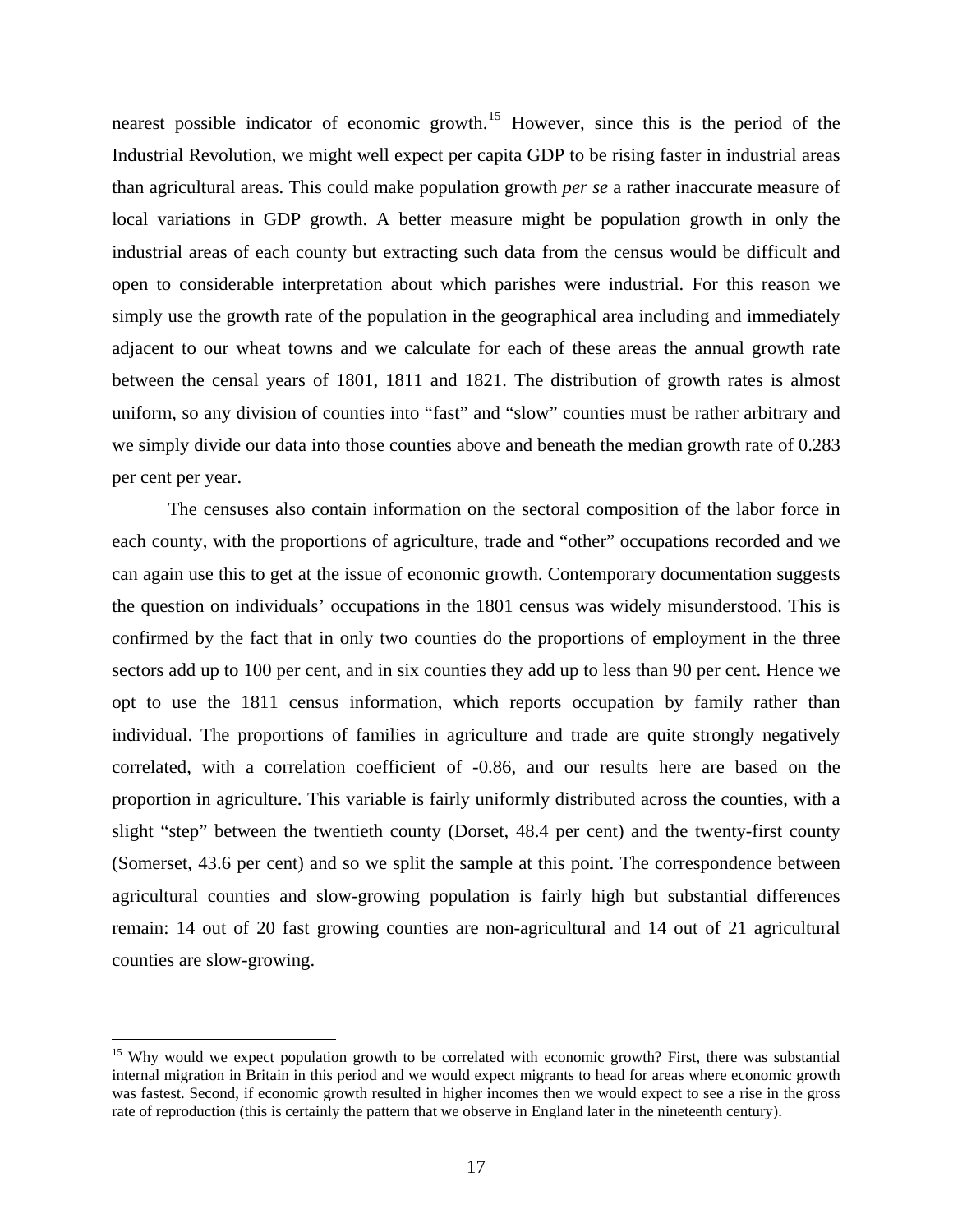The results for these sub-samples are reported in table 4 below. In counties with fast population growth or low shares in agriculture the effect of banks appears to be considerably larger, although it is less well specified. For slow-growing or agricultural counties the size of the effect is similar to that which we obtained for the whole sample. This dichotomy is what we would expect. Technological innovations and changing economic conditions were promoting industrialization and economic growth in some counties. For example, the invention of Watt's steam engine enabled miners to pump the Cornish copper mines dry and increase production. This lead to a very large increase in the local demand for capital in Cornwall: first, because mining was capital-intensive; and, second, because it now required new, additional forms of capital (steam engines and coal to run them – see Brunt, 2005). This would have pushed up the local interest rate, *ceteris paribus*. But the existence of local banks allowed an inflow of capital and put downward pressure on local interest rates. Clearly, this downward pressure would be higher in counties where the demand for capital was higher and rising faster over time (*i.e.* industrializing counties). So we would expect the coefficient on banks to be larger in industrializing counties, as characterized by fast population growth and low percentages of the workforce in agriculture. Notice further that the downward pressure on local interest rates caused by the presence of banks would have led to more capital investment and hence faster economic growth.

| Sub-samples        | Population growth |               | Sectoral composition |                  |
|--------------------|-------------------|---------------|----------------------|------------------|
|                    | Fast              | Slow          | Agricultural         | Non-agricultural |
|                    | (20 counties)     | (21 counties) | (20 counties)        | (21 counties)    |
| County bank        | $-3.369*$         | $-2.637***$   | $-3.336$             | $-2.205**$       |
| outlets per capita | (1.723)           | (0.955)       | (2.506)              | (1.100)          |
| County density of  | $-0.943$          | $-0.083$      | 2.195                | $-2.717**$       |
| turnpikes          | (0.997)           | (1.502)       | (3.805)              | (1.145)          |
| Centered $R^2$     | 0.091             | 0.096         | 0.063                | 0.046            |
| Uncentered $R^2$   | 0.631             | 0.656         | 0.643                | 0.612            |
| Number of obs.     | 300               | 315           | 300                  | 315              |
| Hansen J-test      | 0.605             | 3.058         | 0.488                | 1.267            |
| $\chi^2(3)$        | $[p = 0.895]$     | $[p = 0.383]$ | $[p = 0.922]$        | $[p = 0.737]$    |

**Table 4. Regression results from county-level data: sub-samples.** 

*Notes to table:* Details of the regressions are the same as in the previous table: all the regressions are estimated using GMM with fixed effects. The counties assigned as having fast population growth (greater than 0.283 per cent annually) are Cambridgeshire, Cheshire, Cornwall, Cumberland, Devon, Kent, Lancashire, Leicestershire, Lincolnshire, Middlesex, Northamptonshire, Nottinghamshire, Somerset, Staffordshire, Surrey, Sussex, Warwickshire, Westmorland, Yorkshire and South Wales; the counties assigned as *not* being agricultural (fewer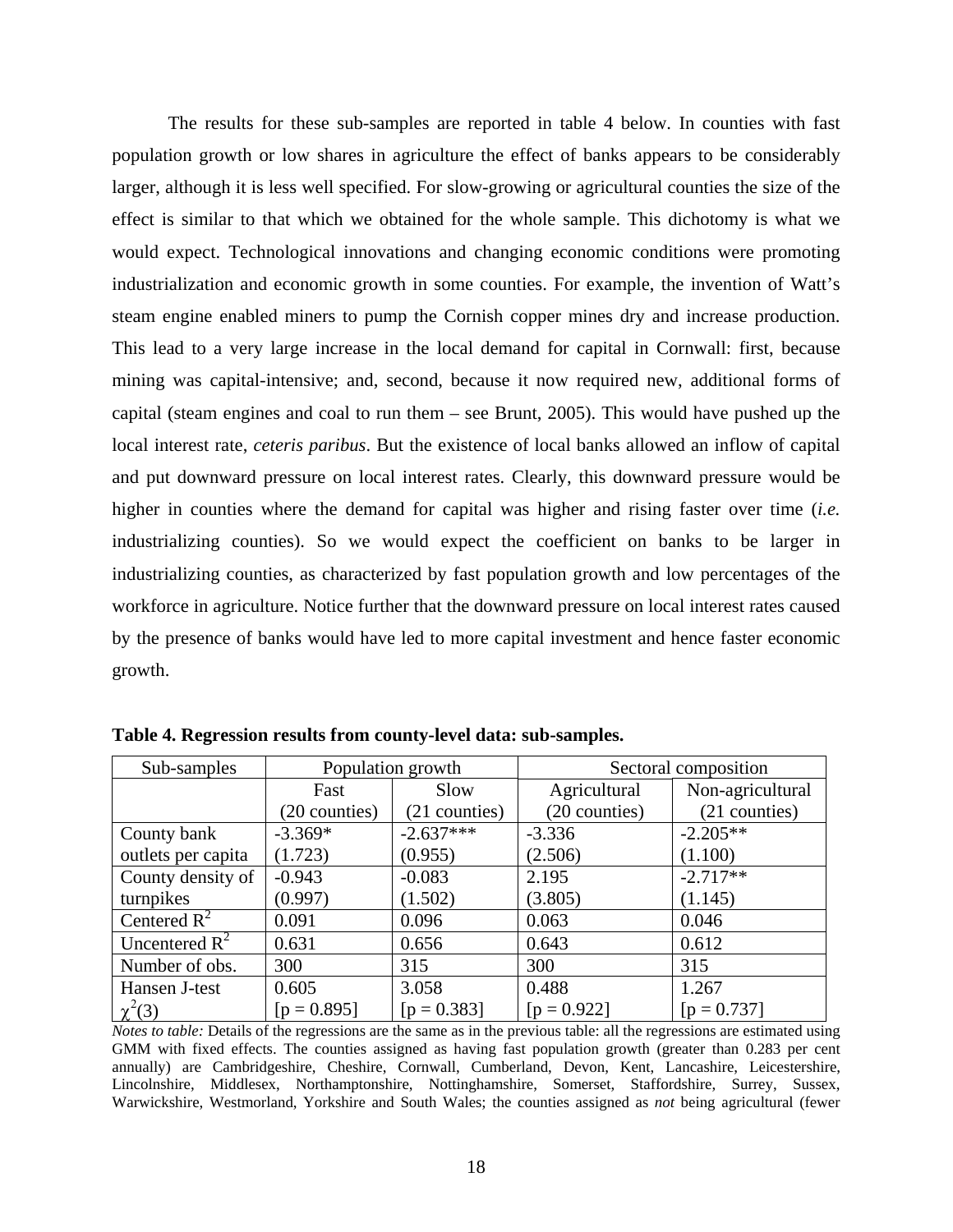than 44 per cent of families in agriculture in the 1811 census) are Cheshire, Cornwall, Cumberland, Derbyshire, Devon, Durham, Gloucestershire, Hampshire, Kent, Lancashire, Leicestershire, Middlesex, Northumberland, Nottinghamshire, Shropshire, Somerset, Staffordshire, Surrey, Warwickshire, Worcestershire and Yorkshire.

## **4. The effect of interest rates on investment.**

We now turn to the effect of interest rates on fixed investment. Again we are constrained by data availability: we do not have total fixed investment and we have no data at all for the period 1801- 1815. However, we do have sufficient data for 1780-1800 to analyse the relationship between interest rates and steam engine investment for the period just before the increase in bank services.

 Our focus on steam engines has the corresponding advantage of analysing one of the most distinctive drivers of the Industrial Revolution. The steam engine was the most technologically advanced piece of capital equipment then available, comparable to information technology systems or biotech today. Steam engines were also extremely expensive, typically costing  $\text{\pounds}2,000$  to  $\text{\pounds}3,000$  to purchase in an age when the average annual salary for a laborer was £20. It is precisely this importance that has made them the focus of a huge amount of historical research and one output of this agenda has been to record every single steam engine produced up to 1800, all 2,191 of them (Kanefsky and Robey, 1980). The published data tell us for each county the total number of steam engines installed in the period 1780 to 1800.<sup>[16](#page-18-0)</sup> If our hypothesis about financial intermediation and growth is correct then we would expect the cross-sectional variation in steam engines to be explained partly by the cross-sectional variation in interest rates over the same period. In this section we test directly this hypothesis.

 Most industrial output in the late eighteenth century was not factory-based and thus only a few industries were able to utilize such large power sources as a steam engine. Demand for steam engines was thus largely confined to the cotton and woolen textile industries, the iron industry and mining (Nuvolari,  $2004$ ).<sup>[17](#page-18-1)</sup> To control for these local demand effects we include

 $\overline{a}$ 

<span id="page-18-0"></span><sup>&</sup>lt;sup>16</sup> Ideally we could use these data in a full panel analysis. We are confined to a between-group analysis (cross section regression) due to limitations in other potential explanatory variables.

<span id="page-18-1"></span><sup>&</sup>lt;sup>17</sup> Notice that the geographical location of these industries was largely exogenous to the presence of steam engines because mines had to be situated in places where coal or ore was to be found, iron foundries had to be situated where coal was available cheaply. Corroboratory evidence for this is that 11 out of the 42 counties for which we have data did not purchase a single steam engine over the whole period.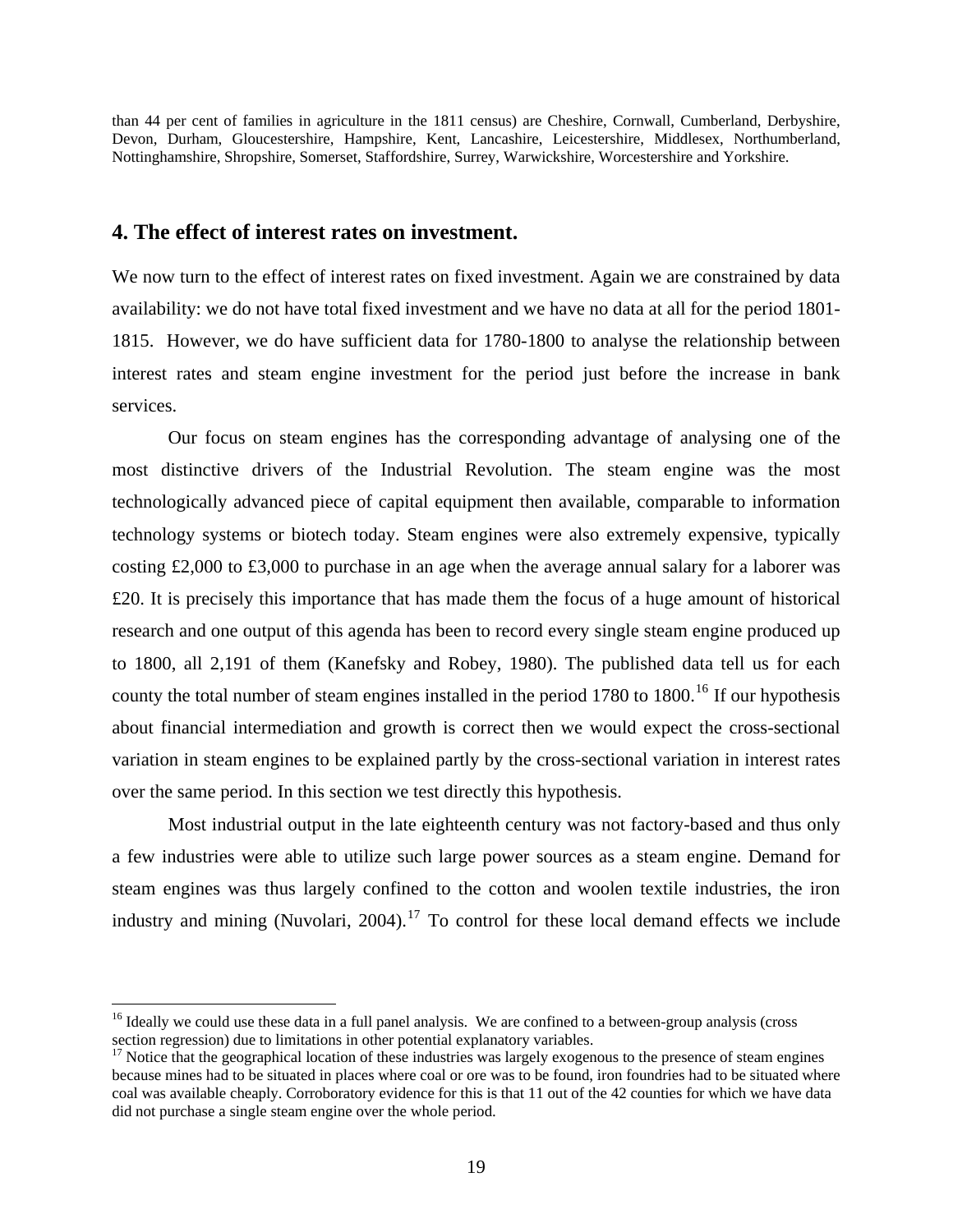information on cotton and woolen production and the share of industrial employment<sup>[18](#page-19-0)</sup> and also the local coal price.<sup>[19](#page-19-1)</sup>

This leaves the cost of capital – the interest rate – as the proximate cause for any remaining variation in the demand for steam engines, but this variable may be endogenous. Since steam engines were very expensive, installing more of them might have pushed up the local interest rate. Also, demand for steam engines is likely to be indicative of demand for investment goods more generally. So we estimate the model using instrumental variables.

Parsimonious specifications of our regression analysis are presented in table 7 below. Overall, the results show a strong, negative effect of interest rates on steam engine investment, with a reduction of one percentage point in the interest rate generating an additional 58 steam engines in the county. Hence a one standard deviation reduction in the interest rate (0.46 percentage points) is associated with an increase of 27 steam engines. This compares to a median of 24 steam engines in counties that had more than zero and a maximum of 242 steam engines in a single county. Similarly, a one standard deviation increase in the industrial employment share (15.25 percentage points) is associated with an increase of 33 steam engines.

 Since the sample size is relatively small, and our estimators are consistent at best, we report not only the IV Tobit analysis but regression results using either IV or Tobit alone as a robustness check. These regressions suggest that the endogeneity of the interest rate is more of a problem for identifying the effect of interest rates than the censoring issue. The correlation between the instrumental variables and the interest rate is not very strong, with a Cragg-Donald minimal eigenvalue statistic of only 6.76 (compared to the Stock-Yogo critical value for a maximal IV relative bias of 20%, which is 6.46). Since the parameter estimate changes so much when we instrument the interest rate, we can arguably set this result aside. However, we also compute a weak-instrument-robust test for the significance of the interest rate along the lines suggested by Moreira  $(2003)$  – but this procedure is not available for the IV Tobit estimate, so we are able to implement it only for the IV estimates. Given our previous results suggesting that banks determined interest rates, it might seem surprising that the instruments appear weak. However, our analysis in section 3.4 used fixed effects and therefore the bank variable was

 $\overline{a}$ 

<span id="page-19-0"></span><sup>&</sup>lt;sup>18</sup> Most steam engines came from the same source, Birmingham, and the delivery cost of an engine was only a tiny percentage of total cost. Thus the supply of steam engines can be treated as the same for all counties.

<span id="page-19-1"></span><sup>&</sup>lt;sup>19</sup> Other explanatory variables were considered but were insignificant.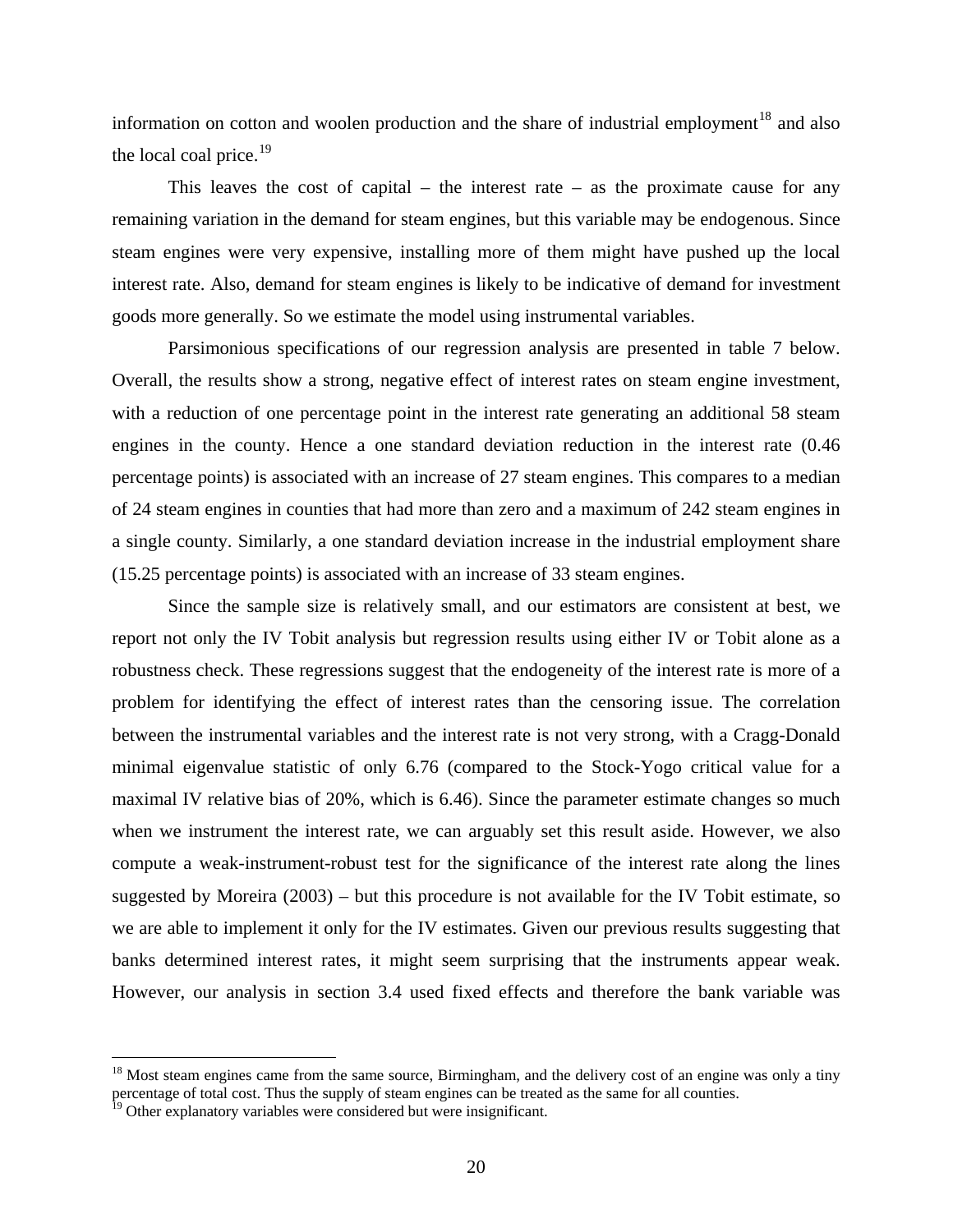predominantly explaining the within-group variation: but because our data here limit us to a between-group analysis, it is to be expected that the correlation will be lower.

 The parameter estimates on the control variables are statistically insignificant or of the expected sign. The parameter estimate on the interest rate appears to be in excess of unity. Since the interest rate is expressed as a fraction, rather than a percentage, this means that a reduction of interest rates of 1 percentage point would lead to a county buying a further hundred steam engines or more.

|                                   | IV                  | Tobit     | <b>IV Tobit</b>    |
|-----------------------------------|---------------------|-----------|--------------------|
| Interest rate (measured as a      | $-1.02**$           | $-0.26*$  | $-1.58**$          |
| fraction)                         | (0.43)              | (0.14)    | (0.79)             |
| Woolen textile mills              | $0.66***$           | 0.76      | $0.59***$          |
|                                   | (0.23)              | (1.46)    | (0.16)             |
| Cotton textile mills              | 0.0004              | 0.0001    | $0.0005*$          |
|                                   | (0.0002)            | (0.0004)  | (0.0003)           |
| Price of coal                     | 0.13                | 0.006     | 0.21               |
|                                   | (0.09)              | (0.05)    | (0.13)             |
| Industrial employment share       | $2.09***$           | $2.12***$ | $2.71***$          |
|                                   | (0.64)              | (0.73)    | (0.86)             |
| Number of observations            | 42                  | 42        | 42                 |
| $R^2$ or pseudo $R^2$             | 0.32                | 0.11      |                    |
| Test of the over-identifying      | $\chi^2(2) = 1.38$  |           | $\chi^2(2) = 1.76$ |
| restrictions                      | $[p = 0.50]$        |           | $[p = 0.42]$       |
| Test for exogeneity of the        | $\chi^2(1) = 11.59$ |           | $\chi^2(1) = 4.45$ |
| interest rate                     | $[p = 0.001]$       |           | $[p = 0.04]$       |
| Weak-instrument-robust test       | $\chi^2(3) = 114$   |           |                    |
| for significance of interest rate | $[p = 0.00]$        |           |                    |

**Table 7. Explaining investment in steam engines, 1780-1800.** 

*Notes to table:* A constant is included in each regression but not reported. The interest rate variable is the mean for each county of the annual interest rate over the period 1780-1800. The industrial employment share is the percentage of the workforce recorded as being employed in "Trade" (rather than "Agriculture" or "Other") in the 1811 census (this variable being notoriously poorly measured in the 1801 census). Data on county totals of woolen textile mills are taken from Jenkins and Ponting (1975). Excluded instruments are: percentage of the county population living in urban areas larger than 20 000 people, county population and banks per member of population in 180l. Robust standard errors are in parentheses. The over-identification tests are respectively the Hansen-Sargan test and the Amemiya-Lee-Newey test taken from an analogous IV Tobit regression estimated using the Heckman two-step procedure, rather than the ML procedure reported in the table (the results from the two methods are similar but we know of no test for the ML procedure). The tests for exogeneity of the interest rate are respectively the Durbin-Wu-Hausman and the Smith and Blundell (1986) Wald tests. The weak-instrument-robust test for significance of the interest rate is the Anderson-Rubin Wald test: Moreira's (2003) conditional likelihood ratio test yields the same pvalue.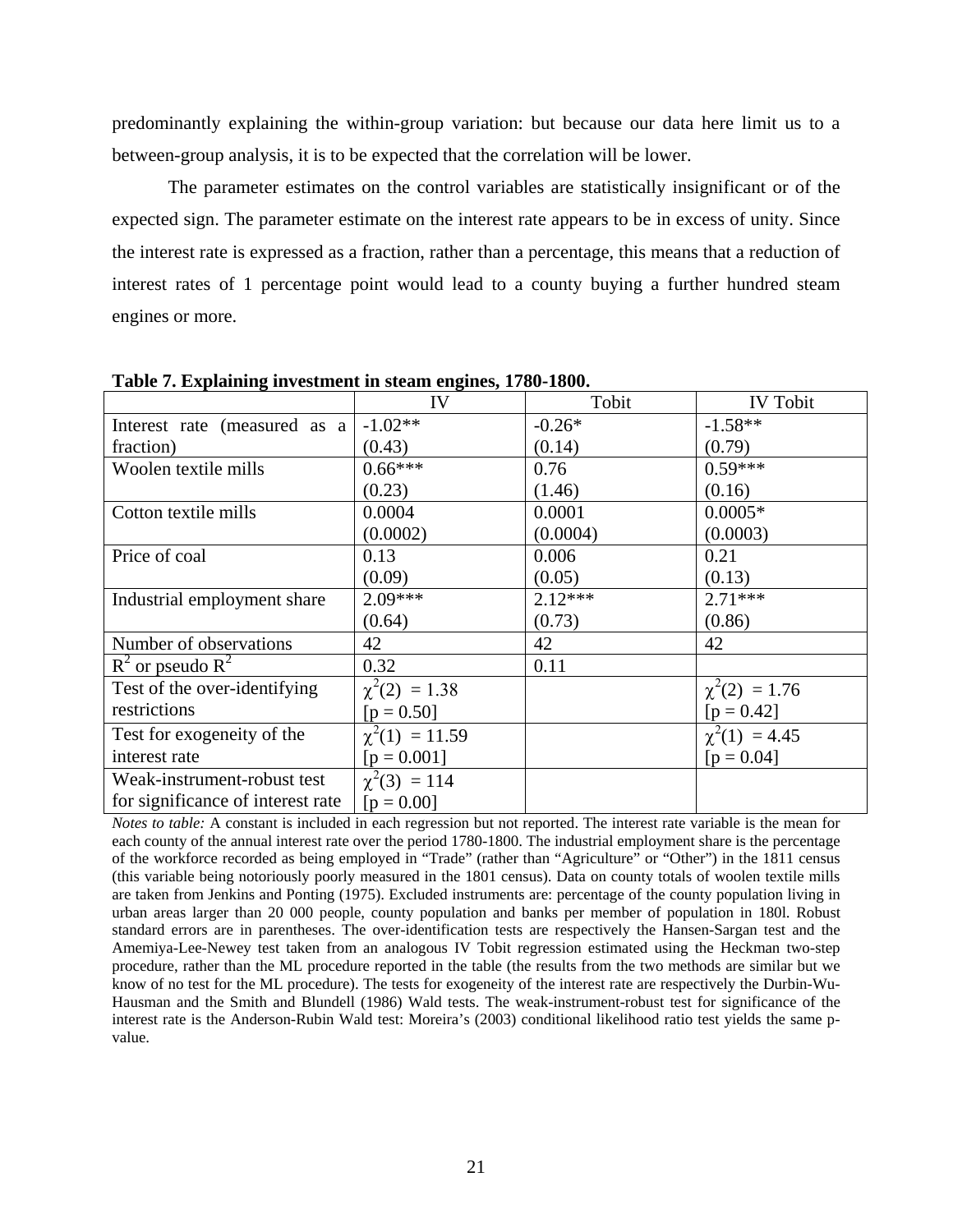### **5. Conclusion.**

We started our analysis by examining weekly wheat prices for each county for the period 1770- 1820. Since the seasonal pattern of wheat prices is consistent with the model of intra-year storage posited by McCloskey and Nash, and since markets were weakly efficient, we used the intra-year appreciation to infer rates of return on capital in each county in each year. Rates of return varied enormously across England and Wales and differed considerably from the rate of return on wheat in London. The fact that rates of returns were not fully arbitraged shows that regional capital markets were not well-integrated in 1770, either with London or with each other.

We then showed that the differentials between the rates of return in each county and London were driven down by the increasing density of banks in each county. This is what we would expect, since more entry into local financial markets would have led to more competition and a narrowing of margins for local bankers. Consequently, the massive increase over time in the number of country banks – even though it was spread unevenly across the country – substantially reduced the average interest rate differential between London and the counties, probably by around seven percentage points. This demonstrates indirectly that banks were providing conduits for excess funds to be invested in London and enabling areas where credit was short to benefit from the London market. This is true even when controlling for alternative mechanisms that might have impacted on local wheat prices, such as transport costs.

Finally, we showed that local levels of investment in fixed capital responded to local interest rates. In particular, the purchase of steam engines – which were the most expensive and the most technologically advanced capital good of the period – was very sensitive to the local interest rate. This is an important mechanism by which we would expect interest rates to affect economic growth

Overall, our analysis provides strong microeconomic evidence supporting the link between finance and growth. We do this by employing new data sources and a new empirical approach. It is founded on the use of asset prices to infer local rates of return and the use of bank densities to proxy the local depth of financial intermediation.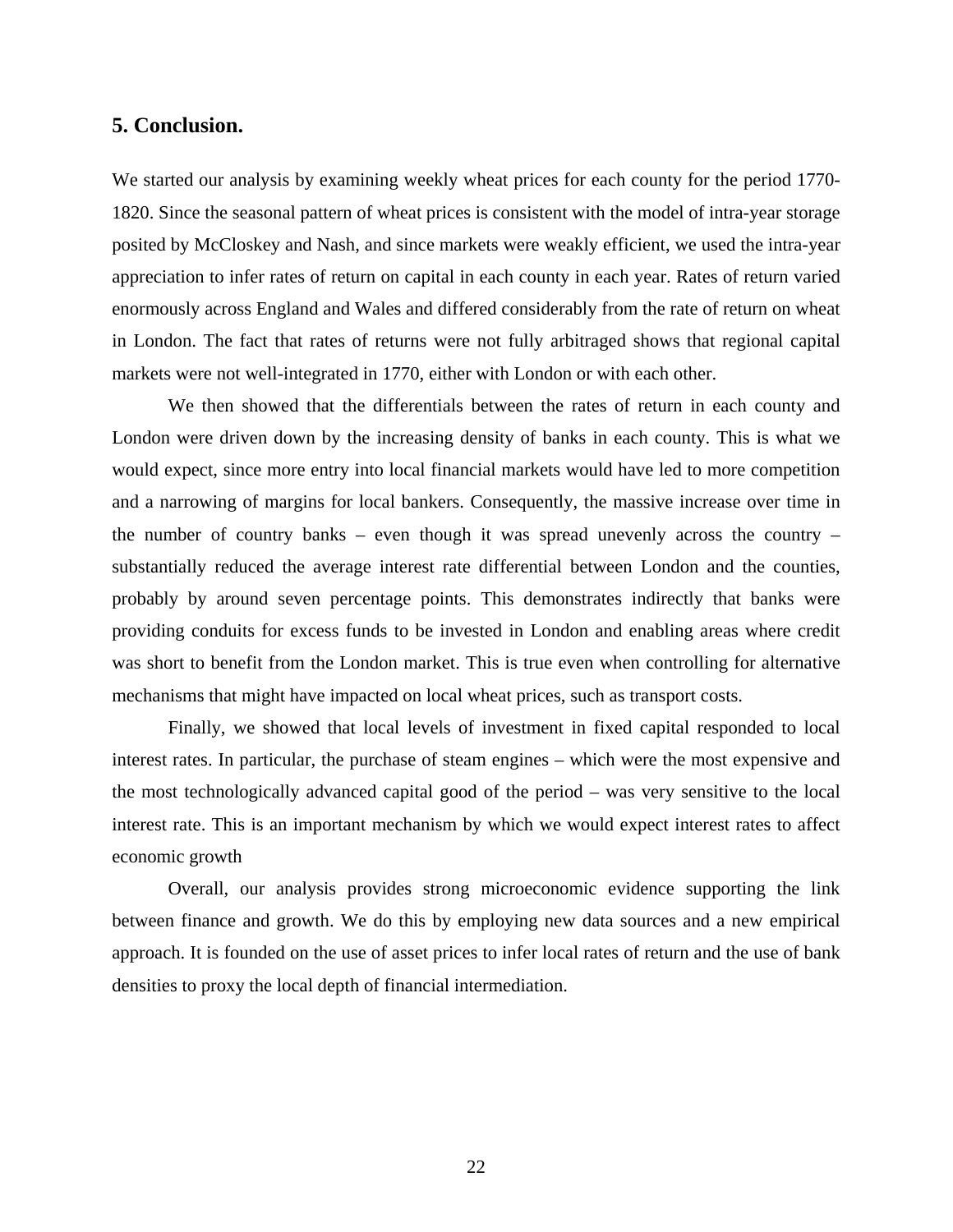## **Appendix 1.**

 $\overline{a}$ 

Using grain prices to infer interest rates has been controversial for some economic historians. Here we examine their criticisms in detail and rebut them by presenting evidence both that the underlying model is indeed an appropriate characterization of agents' behavior in the late eighteenth and early nineteenth centuries and that the intra-year variation of prices is consistent with the theory.

**A1.1 Options for measuring the cost of capital.** The usual approach to measuring the interest rate is to look at the rate of return on a riskless asset, such as treasury bills or government bonds. However, this is not an option when looking at regions within a country because, for example, counties within England did not issue their own bills or bonds.

Since our primary interest is in the effect of banks, an obvious potential source is the interest rate offered on bank loans and John James (1978) has used this approach for the United States in the late nineteenth century. Implementing this strategy is somewhat problematic because banks face heterogeneous borrowers and we would need to account for varying default rates in order to estimate the risk-free rate (or, at least, an equally risky rate across the country). Such data are not available for England in the early nineteenth century due to a scarcity of archival information. But there is also a conceptual problem with this approach, since the bank interest rate would not be observed when no banks were in existence. In the period that we consider, 1800 to 1820, half of the 40 English counties each had fewer than five banks at the beginning of the period, so the supply of banking services for most of the county was effectively zero: two of the counties had zero banks for at least some of the period of analysis (rising to three counties when we consider town-level grain data).<sup>[20](#page-22-0)</sup> If we want to examine the effect of banks entering a local capital market *ab initio*, then we need to observe the interest rate both before and after the banks exist, which is logically impossible if we rely on bank interest rate data.

The second potential source of data on the rate of return on capital is mortgages on land, which are both widely traded and relatively low risk, and Robert Allen (1988) has used this source for England in the early modern period. But this approach suffers from uneven

<span id="page-22-0"></span><sup>&</sup>lt;sup>20</sup> Another five counties had only one bank for at least some of the period of analysis, and another four counties had only two banks.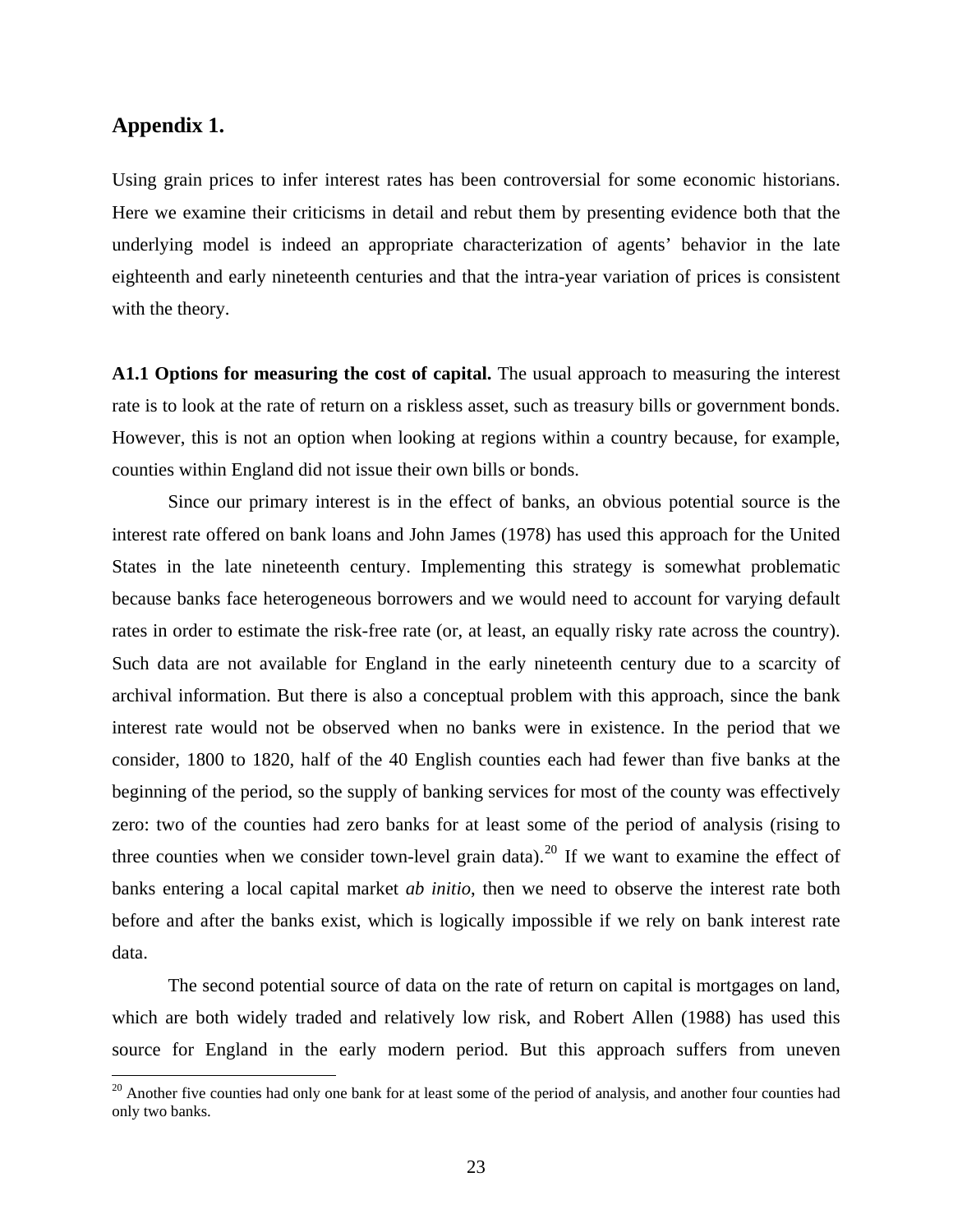geographical coverage and potentially severe sample selection problems because most extant mortgage documents come from the largest landowners, who may have had peculiar risk characteristics or had direct access to London's financial markets. So the mortgage rate recorded for a piece of land in the north of England may actually reflect the rate of return in London for a rich landowner rather than the interest rate face by a more typical borrower in the north of England.

Compared with the problems with using bank interest or mortgages, seasonal movements in grain prices offer several advantages. Grain was widely traded in a liquid market in every county and data are abundant and were collected in a consistent manner, so there are no missing observations; the riskiness in grain prices is likely to have been subject only to very small regional variations so comparison is relatively straightforward.<sup>[21](#page-23-0)</sup> The potential pitfalls in using grain data are certainly no greater than the potential pitfalls with the other sources and grain prices are the only source that are likely to give a wide and consistent spatial and temporal coverage. [22](#page-23-1)

**A1.2 Accuracy and representativeness of interest rate estimates based on grain prices.** We have argued that grain price data is more readily available and suitable than interest rate data

 $\overline{a}$ 

<span id="page-23-0"></span> $^{21}$  In principle, the county rates of return that we derive from grain prices could be corrected explicitly for risk differentials. Doing so would be slightly complicated by the fact that our explained variable is going to be the absolute difference in rates of return between each county and London – so the differential between a risky county and London would have to be adjusted upwards when the interest rate of the county was higher than that of London, but downwards when the interest rate was lower than that of London. However, notice anyway that we will incorporate fixed effects (i.e. county dummies) in our regression analysis. So the effect of a risk differential between a particular county and London which was stable over time will be incorporated automatically into the fixed effect. So we need worry only about *changes* in riskiness relative to London. One way to do this, which we implement, is to model risk as the variance of the weekly returns and calculate this for each county in each year. For brevity we do not report the analysis here; the inclusion of risk variables has no effect on the other parameter estimates (unsurprisingly, since the correlation of risk with the other explanatory variables is negligible) and risk is always both economically and statistically insignificant. Results are available on request.

<span id="page-23-1"></span> $22$  One potential drawback of grain prices is that to move from gross rates of return to interest rates we have to know both the depreciation rates and the storage costs of grain. Data on these two variables are very scarce. We circumvent this problem by working with interest rate differentials rather than interest rate levels (*i.e.* our explained variable will be the interest rate differential between a particular county and London). These differentials will be unaffected by depreciation and storage costs provided that they are the same everywhere. But what if they are not the same everywhere? As explained in the previous footnote, county effects will absorb the influence of a permanent differential between a particular county and London. So we need worry only if storage costs in London and each county are changing at different rates. It is hard to believe that such changes were quantitatively large. Moreover, any such changes will generate measurement error only in the explained variable, which will not bias the estimated coefficients.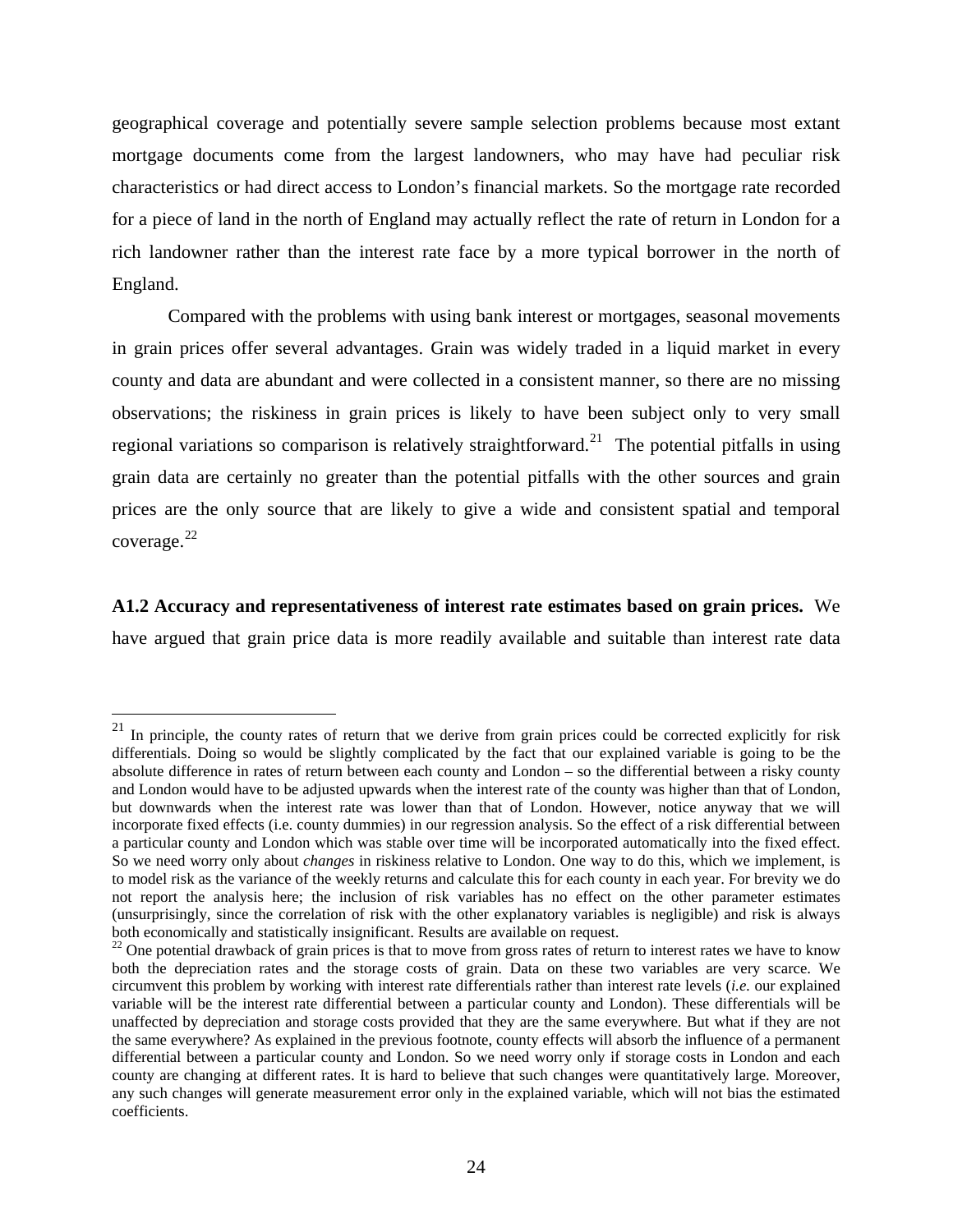from banks or mortgages. But using grain prices to infer local interest rates also requires the economic theory to be applicable to our data. There are two particular points of interest here.

 First, John Komlos and Richard Landes (1991) criticized the initial McCloskey and Nash paper on the grounds that medieval farmers could not be assumed to be rational agents in the style of *homo economicus*. This criticism is less relevant for the nineteenth century, but we feel that it is nonetheless appropriate to provide some qualitative evidence that grain traders were certainly rational economic agents. We also need to emphasize that to use the no-arbitrage condition in equation (1) we are assuming inter-temporal efficiency within a region, but limited geographical efficiency between regions. This assumption is supported empirically and is easily understandable, given the high cost of transporting grain between regions.

 Second, for the regional rate of return on wheat to be really interesting we also need to believe that agriculture, industry and services were integrated within a region. That is, they faced a common local rate of interest (even though they were isolated from other regions).

On the first point, it is not necessary for all actors in the grain market to be rational because there need only be some rational agents (with sufficient funds), the marginal agents, to ensure that the no-arbitrage condition holds. However, it would obviously strengthen our case if we could show that most or all participants in the grain market were likely to seek a market return on their stocks of grain. So we now consider each type of agent operating in the grain market and show that it is likely that they acted rationally, arbitraging between the grain and financial markets as necessary.

 Let us start with the farmer. English agriculture in the late eighteenth century was highly commercialized. The standard pattern was for large landowners to rent out substantial farms (say, 200 acres) to tenant farmers on long term contracts (typically lasting 10 years and sometimes 20 years). These tenant farmers provided all the movable capital (animals, tools, seed, etc.) and hired workers as required from an active labor market (both on annual contracts and on a daily basis). The tenant farmers were geographically mobile and often moved from one locality to another between tenancies. They were used to evaluating investment opportunities and comparing rates of return; and generally they were *not* capital constrained. In fact, agricultural profits were very high in the late eighteenth century and the investment funds for industry came from the agricultural sector. It is therefore no surprise to find in 1796 that farmers were well aware of the wheat price cycle, and they arranged their grain disposals accordingly.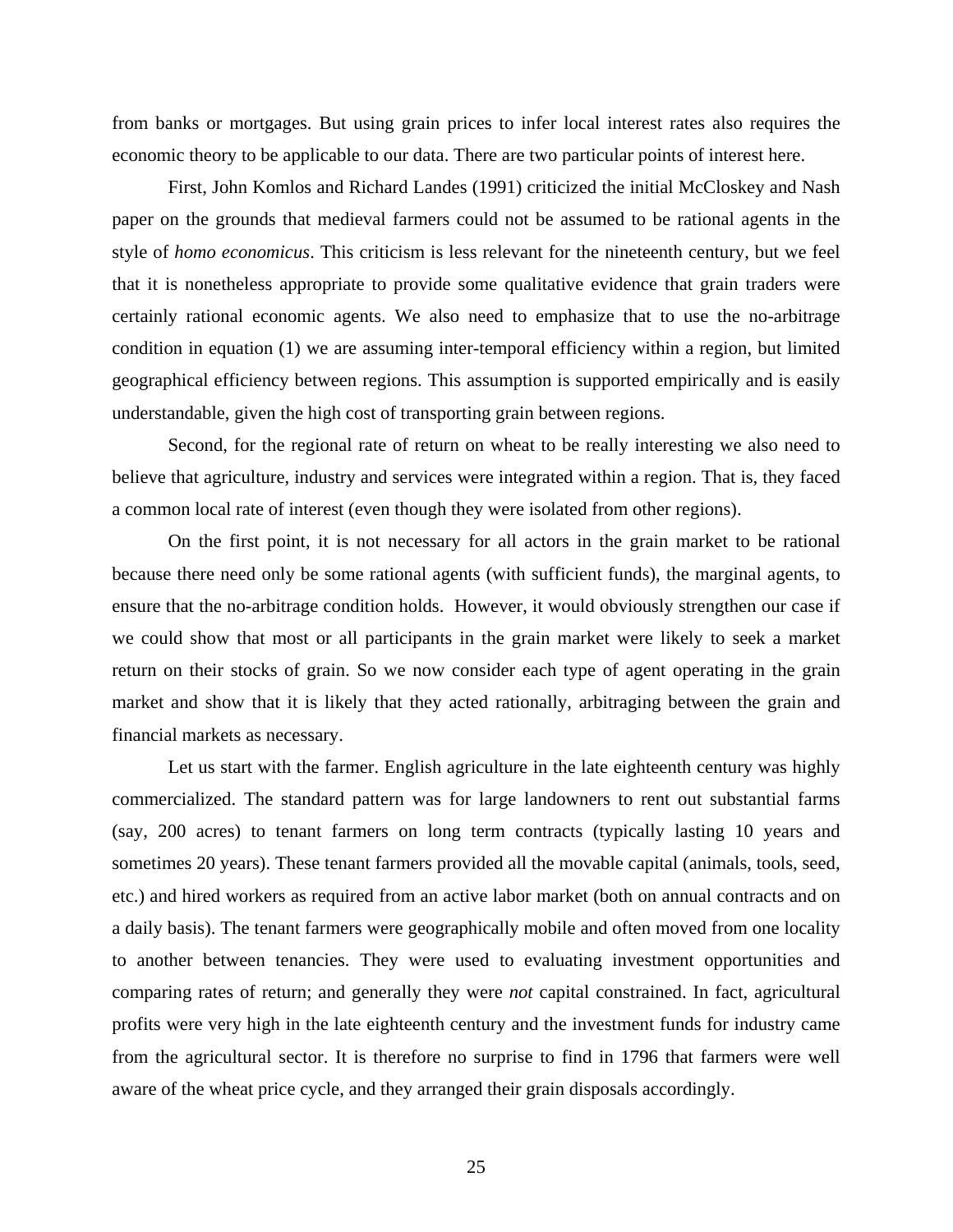[T]here are a set of wealthy farmers who have it in their power to retain a part of their growth in those natural and best of granaries, their ricks. Was it otherwise, as the Corn Laws now stand, we might often, even with a most plentiful harvest, be in the utmost danger of famine.

The argument made use of is, that the little farmer is, through necessity, obliged to thresh out his corn and bring it to market; but that the opulent man will not produce his, until it comes to a certain price. (Arbuthnot, 1796, vol.27, pp.21-22)

We have evidence also from the testimony of farmers and merchants appearing in the Parliamentary enquiry of 1828 (British Parliamentary Papers, 1828, vol. 18, pp.284-9). The witnesses to the committee discuss both 'normal' trade conditions and those pertaining during the agricultural depression of the 1820s. We can see that farmers commonly financed the storage of grain through bank lending, in anticipation of higher prices later in the year.

During the war, the landlords easily raised money at the banks on discount, and consequently were not under the necessity of opposing the speculations of the farmers; since however, the failure of so many banks in the south of Ireland, the landlords, generally, have been unable to continue this indulgence. We find accordingly, by the notes of the different markets, that the delivery of crops is every where, not only quite unreserved, but much earlier than during the war.

And again,

The want of money has obliged them generally to bring their Corn to market as early as possible of late years, and but few of the more wealthy have seen sufficient prospect of advance to induce them to hold [Corn].

This account is particularly interesting because we can see how higher interest rates in the banking sector are reflected in higher rates of return on holding grain. The tightening of credit rates makes it difficult for farmers to borrow money to finance the holding of grain; so they bring their crop to market earlier, and this drives down the price of grain early in the season. This generates a sharper increase in grain prices over the year, reflecting the higher interest rate pertaining in the banking sector.

 Grain factors, millers and meal men (that is, flour merchants) also sought a market rate of return on their stocks; and they were also commonly financed through bank loans. Hence in the depression of 1828 we find that:

The capital employed in the Corn trade has been less of late years from less accommodation by country bankers and others…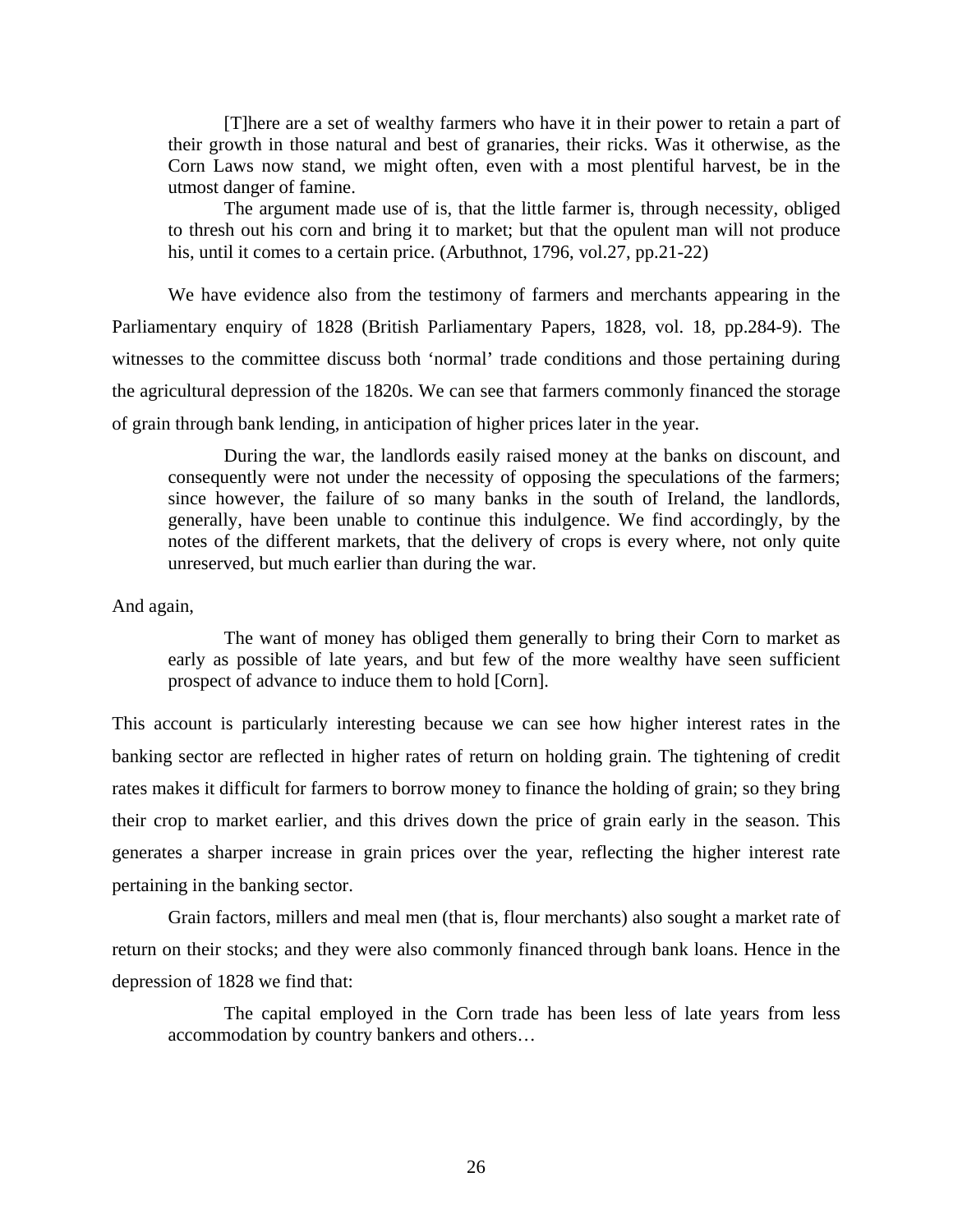The involvement of English banks in the grain trade was apparently very extensive, and the state of the grain trade was consequently sensitive to conditions in the capital market:

The capital employed in the Corn trade in the South of Ireland is very much supplied from England, the corn being bought on commission. The failures of the banks have certainly lessened the capital in the Corn trade in Ireland, by lessening the accommodation afforded to persons who have no capital of their own.

Two further points are worth emphasizing. First, agents who were intimately involved in the grain trade were perfectly willing to *withdraw* their capital from the grain trade and redirect it to more remunerative avenues. This is important because if the rate of return on capital is to be equalized between the grain market and the banking sector then it is essential that capital can flow *out of* the grain market as well as into it.

The capital varies according to the price of Corn. Many millers have laid out a part of their capital in the funds [government securities]…

Similarly,

Most of the capital employed by merchants or middle men in former years has been lost, and the remainder withdrawn from the trade, there being now no capital employed in the trade in Corn.

Second, we also find that the holding of grain purely as an investment activity was *not* limited merely to farmers and grain factors. It was also seen as a reasonable target for other investors seeking a return on their capital:

…but many capitalists and merchants unconnected with the [grain] trade, were wont to speculate in Grain, through the factors…

 Finally, if we move further forward in time to the 1870s then we find Bagehot (1873) describing how the bill brokers directed funds to flow into and out of the grain market as necessary.

Their bill cases [*i.e.* portfolios] as a rule are full of the bills drawn in the most profitable trades, and *ceteris paribus* and in comparison empty of those drawn in the less profitable. If the iron trade ceases to be as profitable as usual, less iron is sold; the fewer the sales the fewer the bills; and in consequence the number of iron bills in Lombard Street is diminished. On the other hand, if in consequence of a bad harvest the corn trade becomes on a sudden profitable, immediately 'corn bills' are created in great numbers, and if good are discounted in Lombard Street. Thus English capital runs as surely and instantly where it is most wanted, and where there is most to be made of it, as water runs to find its level.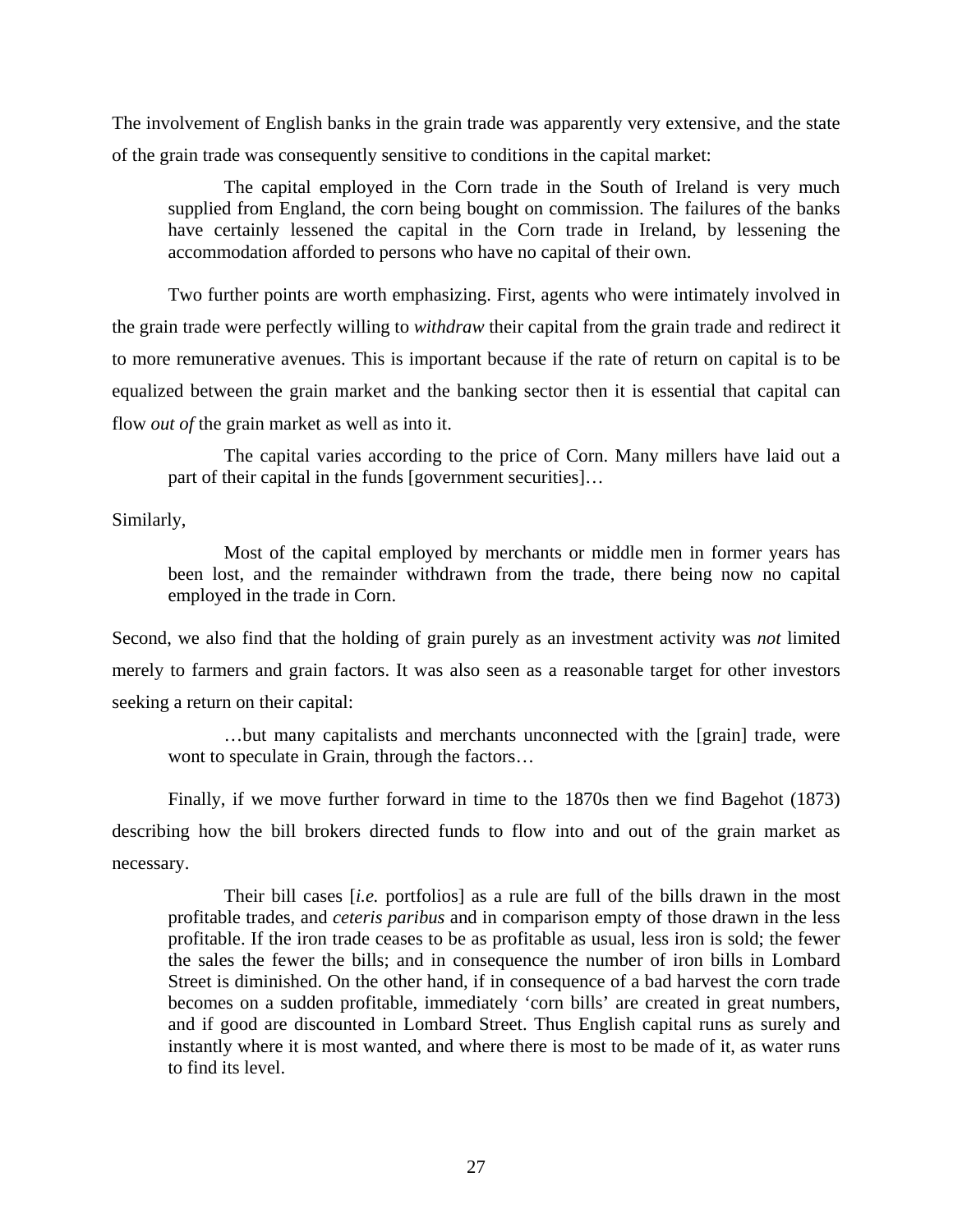In order for the rate of return in the grain market to reflect the rate of return in the financial market it is not necessary for there to be *direct* links between the two sectors (i.e. banks investing in the grain market). But the existence of direct links obviously greatly strengthens our case. The evidence presented above demonstrates that capital could easily flow into and out of the grain market *and* that there were strong direct links between the grain market and banks. First, grain market capital came from individual agents who were able to trade directly in both grain markets and financial markets (*i.e.* their investment in grain was not mediated through putting their money into a bank). We can see this process occurring when individuals bought grain stocks through grain factors. Second, agents who were themselves involved in the grain trade held large grain stocks if they expected a high rate of return; but they were also willing to withdraw their capital from the trade and find alternative investments if there were higher expected returns outside the grain trade. This suggests strongly that capital could flow out of the grain trade just as easily as it could flow into the trade. Third, financial institutions were involved in financing *both* the grain trade and other trades – so they were willing and able to arbitrage between the two markets. We can see this process occurring when country banks financed farmers and traders who wanted to hold grain stocks. All this evidence demonstrates that grain markets and financial markets were linked directly by a host of rational economic agents, drawn from inside and outside the agricultural sector. Therefore it is reasonable to interpret the appreciation of grain stocks as *a* rate of interest, and we would expect this to reflect *the* rate of interest.

**A1.3 The nature of capital and the rate of return in the British economy.** We have argued that we can estimate the rate of return on capital using grain prices because there were strong links between the grain market and other markets (and hence the returns should move together). But this really understates our case. Suppose that markets were segmented and rates of return therefore differed from one to another (returns in the shipping industry differed from iron and steel, which differed from agriculture, which differed from the insurance industry, and so on). Moreover, suppose that markets were geographically segmented and rates of return differed from place to place (returns on shipping were not the same in London and Liverpool, and so on). Then if we wanted to measure geographical variations in the cost of capital, what could we reasonably take to be *the* rate of return in each locality? It would be no use comparing coal in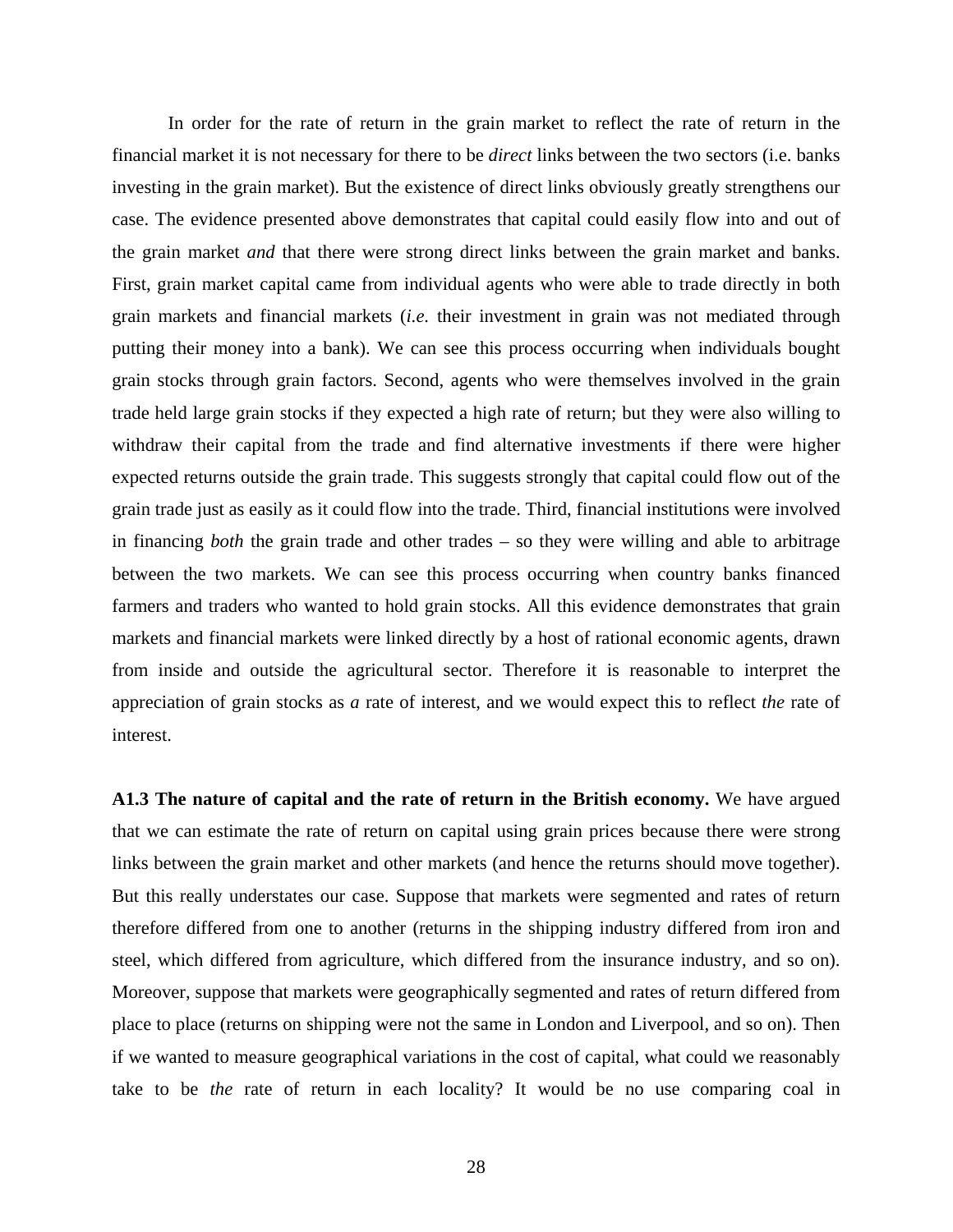Northumberland to grain in Norfolk because the coal and grain markets would have different risk characteristics. And it would be no use trying to compare coal in the two places because Norfolk does not produce any coal. In modern economies it might be natural to take the return on equities, or the rate of interest on housing loans (bearing in mind that we cannot use government debt because we are interested in regional variation). But both of these markets were small in the British economy until the late nineteenth century. We need a market that attracted a large volume of capital everywhere. Which market attracted the most capital in the eighteenth and early nineteenth centuries? It was, of course, the grain market.

Grain had to be stored throughout the year. If we assume that the rate of consumption was constant from one harvest to the next, then grain stocks would decline linearly. So on average the amount of grain in storage would be equal to half of the total quantity harvested. Since we know the size of the harvest and the price of grain, we can thus calculate the average value of circulating capital which was invested in grain stocks on any day of the year. We made this calculation for 1760 and 1860 and then compared the value of circulating capital invested in grain stocks to that invested in the non-farm sector using the data from Charles Feinstein (1978). The results are reported in table A1 below:

**Table A1. Circulating capital in the British economy, 1760 and 1860 (£m at 1861 prices).** 

|                               | 1760 | 1860    |
|-------------------------------|------|---------|
| Total for the non-farm sector |      | 210     |
| Total for the farm sector     |      | $240 -$ |
| <b>Grain stocks</b>           |      |         |

In 1760 the value of circulating capital invested in grain stocks was greater than that invested in the *whole* of the non-farm sector; even as late as 1860, the capital invested in grain was around one third of the entire non-farm sector. Any particular industry (even leading sectors such as cotton or steel) would have been easily out-classed by the grain market, in terms of circulating capital. Moreover, the leading sectors were heavily regionally concentrated in Lancashire and Yorkshire, whereas the grain market was important in every locality. So as a barometer of the rate of return on capital across the country, the grain market is a far superior instrument.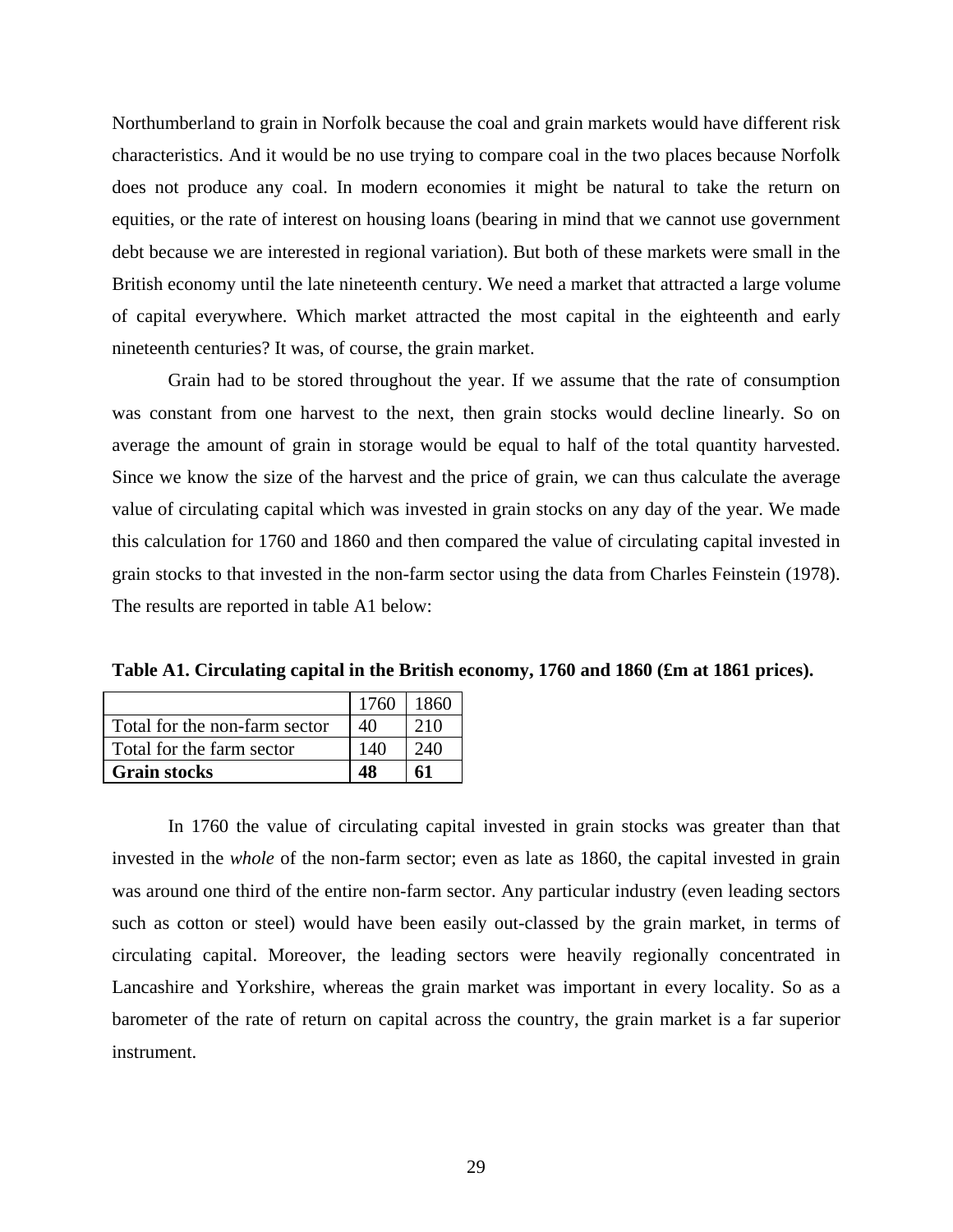The immense influence of agriculture on the prosperity of the British industrial sector was being emphasized by Bagehot as late as the 1870s:

But every such industry is liable to grave fluctuations, and the most important – the provision-industries – to the gravest and the suddenest. They are dependent on the seasons. A single bad harvest diffused over the world, a succession of two or three bad harvests, even in England only, will raise the price of corn exceedingly, and will keep it high. And a great and protracted rise in the price of corn will at once destroy all the real part of the unusual prosperity of the previous good times. It will change the full working of the industrial machine into an imperfect working; it will make the produce of the machine less than usual instead of more than usual; instead of there being more than the average of general dividend to be distributed between the producers, there will immediately be less than average.

 So if we are trying to estimate *the* interest rate in the British economy during the Industrial Revolution, then it makes most sense to take the grain market as the benchmark case. The grain market absorbed more capital than any other market or sector and the rate of return that it generated is one by which all others may be judged.

## **Appendix 2.**

If the standard model of asset prices is correct then the logarithm of wheat prices should follow a random walk with drift from January to July and log-price changes should be uncorrelated over time. Both of these requirements would have to be modified if there were any random measurement error in the prices or if the quality of wheat varied on a weekly basis. The prices quoted are average prices for several towns and the composition of towns could also change slightly (if a particular town's prices were not reported on an occasional basis), so there could also be some random components in the price series due to composition effects.

Within each year we test for a unit root for each county using augmented Dickey-Fuller tests. Over the period 1801-1820 this gives us 41\*20=820 test statistics. Following the procedure recommended by Maddala and Wu (1999) for testing unit roots within a panel context we calculate the statistic

(2) 
$$
-2 \times \sum_{\text{year}=1801}^{1820} \ln \pi_{\text{year}} \sim \chi^2_{40}
$$

where  $\pi_{\text{year}}$  is the p-value of the ADF statistic for the unit root test in the relevant year. The result that the statistic has a chi-squared distribution is due to Fisher (1932). We calculated the p-values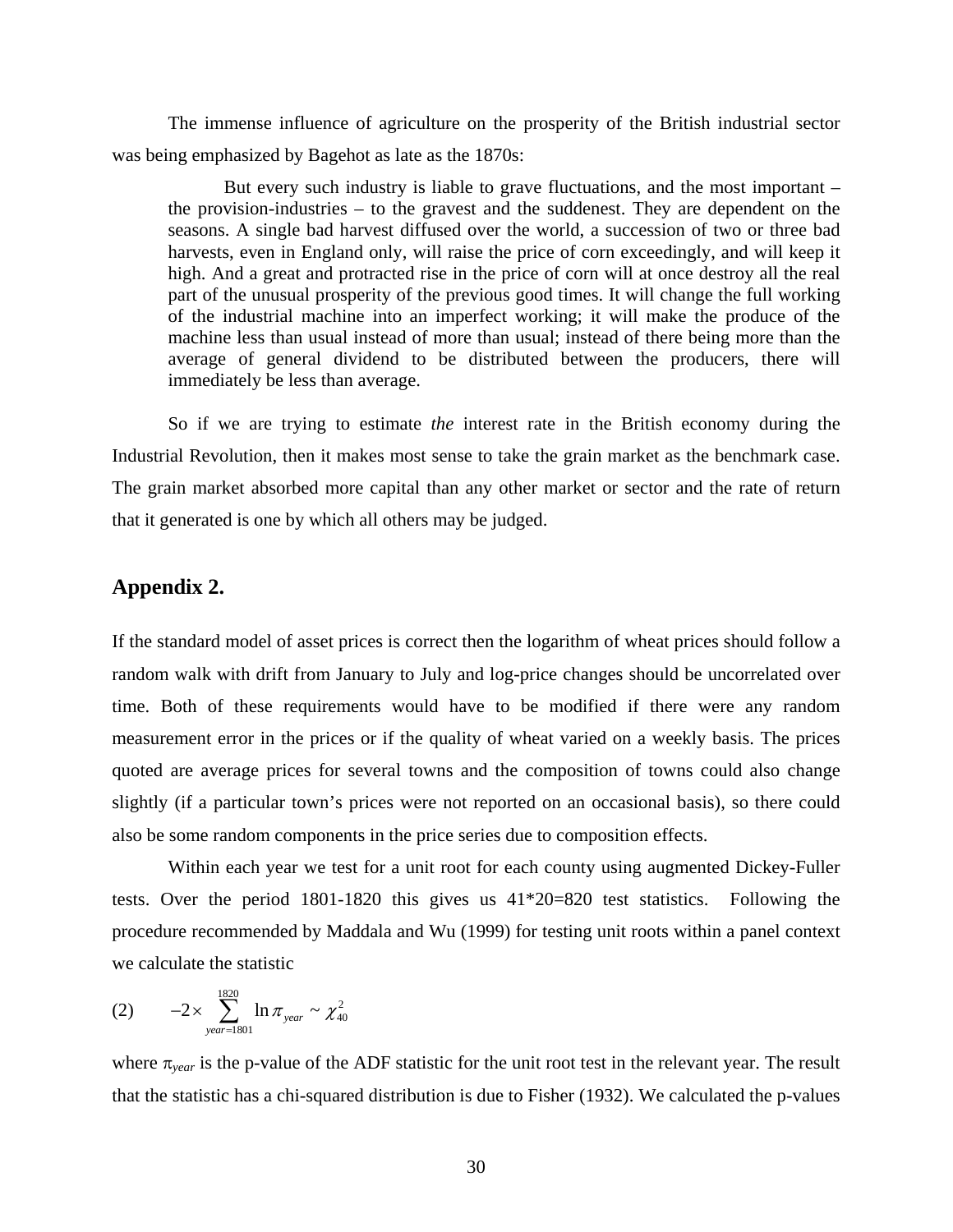of the ADF statistic from our own Monte Carlo experiments with 60,000 replications. Note that Maddala and Wu's (1999) Monte Carlo experiments suggest that this test will have almost exactly the correct size for our sample sizes, even if the power is low (as is common with unit root tests). Our results are reported in table A2 and support the hypothesis of a unit root in the log-prices: for only one county out of 42 do we narrowly reject the null hypothesis and, given the number of tests, this is likely to be a Type I error.

| Bedfordshire     | 0.553    | Herefordshire    | 0.295 | Shropshire         | 0.180 |
|------------------|----------|------------------|-------|--------------------|-------|
| <b>Berkshire</b> | 0.386    | Hertfordshire    | 0.066 | Somersetshire      | 0.786 |
| Buckinghamshire  | 0.169    | Huntingdonshire  | 0.594 | Staffordshire      | 0.316 |
| Cambridgeshire   | 0.792    | Kent             | 0.084 | Suffolk            | 0.611 |
| Cheshire         | 0.238    | Lancashire       | 0.379 | Surrey             | 0.388 |
| Cornwall         | 0.992    | Leicestershire   | 0.713 | <b>Sussex</b>      | 0.236 |
| Cumberland       | 0.959    | Lincolnshire     | 0.694 | Warwickshire       | 0.835 |
| Derbyshire       | 0.615    | Middlesex        | 0.552 | Westmorland        | 0.190 |
| Devonshire       | 0.859    | <b>Norfolk</b>   | 0.427 | Wiltshire          | 0.400 |
| Dorsetshire      | 0.907    | Northamptonshire | 0.795 | Worcestershire     | 0.419 |
| Durham           | $0.042*$ | Northumberland   | 0.300 | Yorkshire          | 0.693 |
| <b>Essex</b>     | 0.066    | Nottinghamshire  | 0.559 | London             | 0.388 |
| Gloucestershire  | 0.984    | Oxfordshire      | 0.675 | North Wales        | 0.236 |
| Hampshire        | 0.102    | Rutlandshire     | 0.865 | <b>South Wales</b> | 0.835 |

**Table A2. County tests for a unit root.** 

*Notes to table*. Fisher tests for a unit root for each county in the period 1801-1820 based on 20 (London 15 only) ADF tests of 30 observations each. Entries are p-values of the chi-squared statistic in equation (2). Similar results are obtained for the longer period 1770 to 1820.

Proceeding on the basis that each of the series displays a unit root, we imposed this restriction and tested to see whether the price changes were autocorrelated using a range of regressions such as:

(3) 
$$
\Delta \ln P_{week} = \alpha + \lambda_1 \Delta \ln P_{week-1} + \lambda_2 \Delta \ln P_{week-2} + u_{week}
$$

The  $\lambda$  parameters were close to zero (over the period 1801-1815 the average  $\lambda_1$  for each county from regression (3) lay in the range –0.41 to 0.40 and averaged 0.056). Formal tests for  $\lambda_1 = 0$ and  $\lambda_2 = 0$ , aggregated using equation (2), are reported in table A3 (similar results were obtained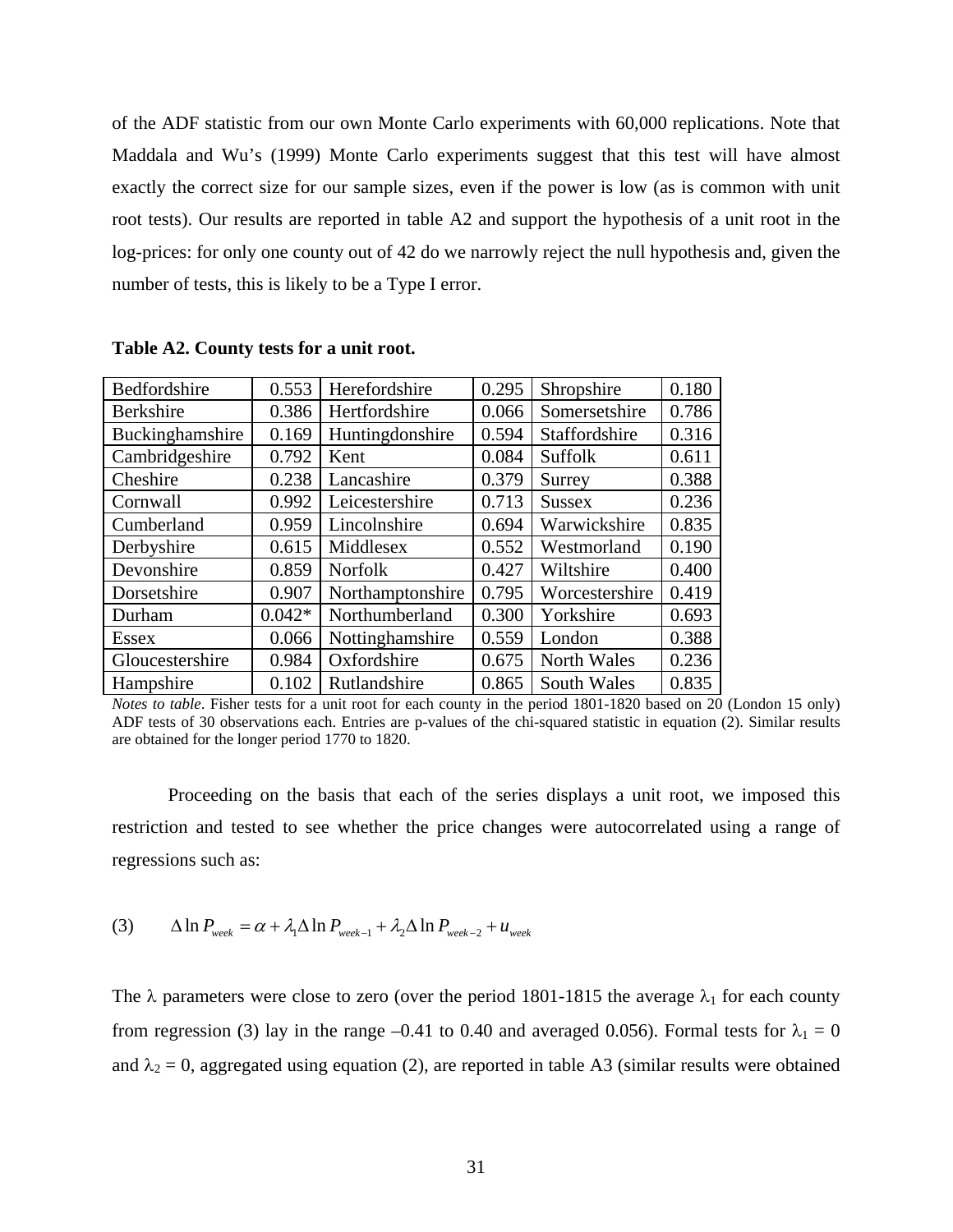from the joint test  $\lambda_1 = \lambda_2 = 0$  and for results using more or fewer lags in the analysis). Clearly, there is no reason to believe that price changes are autocorrelated.

|                  | $\lambda_1$ | $\lambda_2$ |                  | $\lambda_1$ | $\lambda_2$ |                | $\lambda_1$ | $\lambda_2$ |
|------------------|-------------|-------------|------------------|-------------|-------------|----------------|-------------|-------------|
| Bedfordshire     | 0.84        | 0.86        | Herefordshire    | 0.82        | 0.85        | Shropshire     | 0.85        | 0.86        |
| <b>Berkshire</b> | 0.84        | 0.82        | Hertfordshire    | 0.80        | 0.84        | Somersetshire  | 0.83        | 0.84        |
| Buckinghamshire  | 0.85        | 0.85        | Huntingdonshire  | 0.82        | 0.84        | Staffordshire  | 0.83        | 0.87        |
| Cambridgeshire   | 0.82        | 0.85        | Kent             | 0.80        | 0.85        | Suffolk        | 0.86        | 0.85        |
| Cheshire         | 0.82        | 0.84        | Lancashire       | 0.85        | 0.87        | Surrey         | 0.82        | 0.83        |
| Cornwall         | 0.84        | 0.84        | Leicestershire   | 0.83        | 0.86        | <b>Sussex</b>  | 0.80        | 0.83        |
| Cumberland       | 0.86        | 0.86        | Lincolnshire     | 0.84        | 0.85        | Warwickshire   | 0.85        | 0.88        |
| Derbyshire       | 0.84        | 0.86        | Middlesex        | 0.84        | 0.85        | Westmorland    | 0.84        | 0.88        |
| Devonshire       | 0.84        | 0.86        | <b>Norfolk</b>   | 0.84        | 0.82        | Wiltshire      | 0.81        | 0.87        |
| Dorsetshire      | 0.85        | 0.86        | Northamptonshire | 0.81        | 0.86        | Worcestershire | 0.85        | 0.87        |
| Durham           | 0.84        | 0.85        | Northumberland   | 0.83        | 0.86        | Yorkshire      | 0.85        | 0.85        |
| <b>Essex</b>     | 0.86        | 0.87        | Nottinghamshire  | 0.83        | 0.87        | London         | 0.71        | 0.75        |
| Gloucestershire  | 0.84        | 0.87        | Oxfordshire      | 0.85        | 0.86        | North Wales    | 0.87        | 0.88        |
| Hampshire        | 0.85        | 0.87        | Rutlandshire     | 0.85        | 0.87        | South Wales    | 0.83        | 0.84        |

**Table A3. Significance of autocorrelation in price changes.** 

*Notes to table*. These are Fisher tests for a unit root for each county in the period 1801-1820 based on 20 (London 15 only) ADF tests of 30 observations each. Entries are p-values of the chi-squared statistic in equation (2). Similar results are obtained for the longer period 1770 to 1820.

## **Appendix 3: Analysis using town-level bank data**

The analysis in section 3 implicitly assumes homogeneity within counties. Our county wheat prices are based only on the prices in a subset of towns within each county (the "wheat towns"). To test the robustness of our analysis we re-estimate equation (3) using the number of bank outlets just in these wheat towns, lest banking in these towns was different from the county as a whole. To be consistent, we also constructed a new measure of turnpike mileage based just on these towns. Our IV estimation then proceeded similarly to that of section 3. Summary data for the main variables are reported in table A3.1.

|                                | Mean                                |       |       |  |  |
|--------------------------------|-------------------------------------|-------|-------|--|--|
|                                | 1801-1805<br>1811-1815<br>1801-1815 |       |       |  |  |
| Absolute difference in returns | 0.233                               | 0.303 | 0.180 |  |  |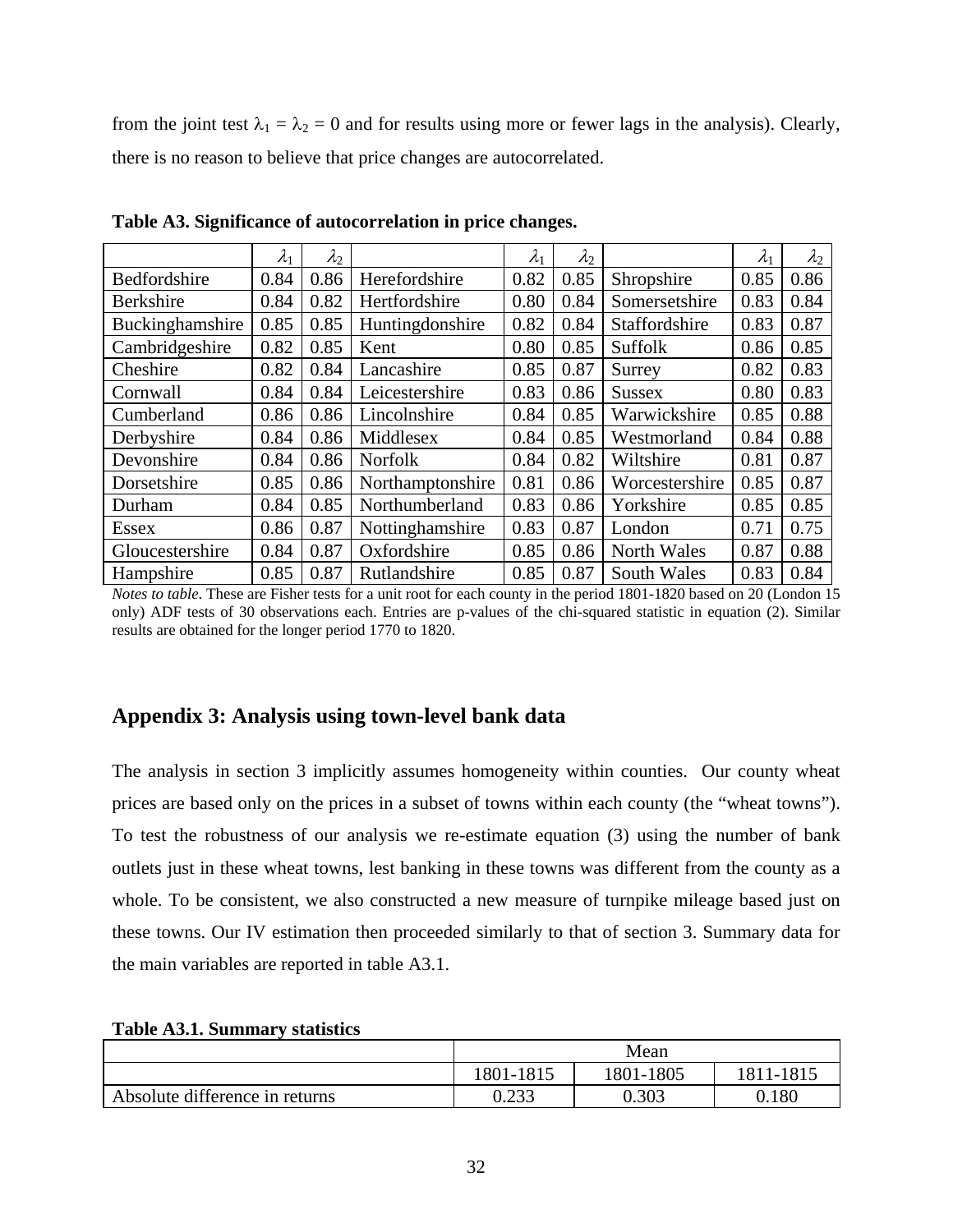| Wheat town bank outlets per capita     | 0.237                     | 0.197         | 0.267        |  |  |
|----------------------------------------|---------------------------|---------------|--------------|--|--|
| Non-wheat town bank outlets per capita | 0.032                     | 0.023         | 0.041        |  |  |
| Town turnpike miles (000)              | 0.208                     | 0.205         | 0.212        |  |  |
|                                        | <b>Standard Deviation</b> |               |              |  |  |
|                                        | Overall                   | Between group | Within group |  |  |
| Absolute difference in returns         | 0.188                     | 0.058         | 0.179        |  |  |
| Wheat town bank outlets per capita     | 0.123                     | 0.104         | 0.066        |  |  |
| Non-wheat town bank outlets per capita | 0.027                     | 0.024         | 0.013        |  |  |
| Town turnpike miles (000)              | 0.137                     | 0.138         | 0.008        |  |  |

An interesting possibility is that the density of bank outlets in non-wheat towns could be used as an additional instrument – although this would only be valid if the idiosyncratic component of the interest rate in wheat towns was uncorrelated with the banks in wheat towns. In fact, this variable is not highly correlated with the supply of banks in wheat towns (a correlation of only 0.26 for bank outlets), confirming that the wheat towns are not entirely representative of the counties within which they are situated and that non-wheat town banks probably would be a valid instrument (although we do not rely on them in our analysis).

Table A3.2 reports the results from using town level data. As with the county-level data, there is a marked difference between the OLS and IV/GMM estimates for the effect of banking, but the IV and GMM estimates are very similar to one another. Columns IV(ii) and GMM(ii) includes the additional instrumental variable: conventional tests suggest that this is not invalid, although it anyway makes little difference to the results.

|                            | <b>OLS</b>  | IV $(i)$     | IV $(ii)$    | GMM (i)      | GMM (ii)     |
|----------------------------|-------------|--------------|--------------|--------------|--------------|
| Wheat town bank            | $-0.239**$  | $-1.188***$  | $-0.950***$  | $-1.223***$  | $-1.039***$  |
| outlets per capita         | (0.120)     | (0.365)      | (0.288)      | (0.357)      | (0.270)      |
| Wheat town                 | $-2.459***$ | $-2.898$     | $-4.073$     | $-2.740$     | $-3.639$     |
| turnpike mileage           | (0.762)     | (2.747)      | (2.568)      | (2.667)      | (2.465)      |
| Centered $R^2$             | 0.113       | $-0.002$     | 0.037        | $-0.010$     | 0.024        |
| Uncentered $R^2$           | 0.649       | 0.604        | 0.620        | 0.601        | 0.614        |
| Number of obs.             | 615         | 615          | 615          | 615          | 615          |
| Hansen J-test              |             | 0.320        | 0.961        | 0.320        | 0.961        |
| $\chi^2(3)$ or $\chi^2(4)$ |             | $[p = 0.96]$ | $[p = 0.92]$ | $[p = 0.96]$ | $[p = 0.92]$ |

**Table A3.2. Regression results using town-level bank data.** 

*Notes to table:* The details are the same as for table 6: the only difference is the set of explanatory variables and the instrumental variables. For IV(i) and GMM(i) the instruments are population density for the divisions adjacent to the wheat towns (this was used instead of a simple town population measure because of difficulty in defining the precise census area for different towns); the number of newspapers both in production and circulation in a county; the mean and total circulation of newspapers in the wheat towns. The corresponding Hansen J-test for the validity of these instruments has three degrees of freedom. For IV(ii) and GMM(ii) the number of non-wheat town bank outlets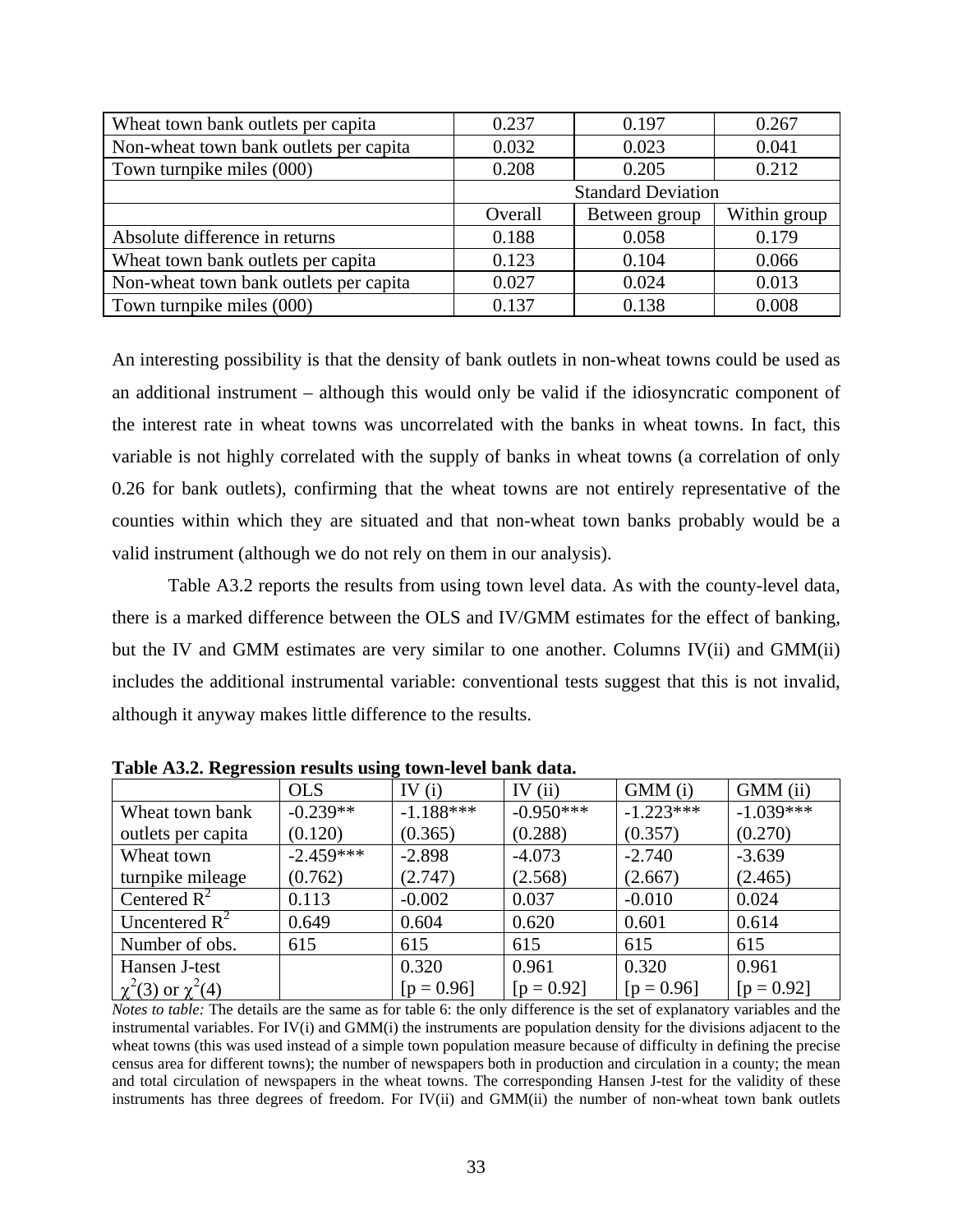within a county, divided by non-wheat town population is included as an additional instrument. The Hansen J-test for the validity of all six instruments then has four degrees of freedom; the Newey-West C-statistic is the test for the validity of the additional instrument alone.

These estimates suggest a slightly larger role for banks in explaining the fall in the differentials in rates of return over the period because, although the coefficients are smaller, there was a steeper increase in the per capita level of banking outlets in the wheat towns than the counties as a whole. The two GMM parameter estimates suggest that increasing the per capita level of banking outlets reduced the rate of return differentials by 8.5 or 7.3 percentage points respectively. By contrast, the estimated effect of turnpikes in these regressions is much smaller, with point estimates of either 1.9 or 2.5 percentage points. Moreover, as with the analysis of the county-level data, the biggest problem with the turnpike variable is the imprecision of the estimate. Similar results were obtained when we looked at sub-samples of the data.

## *Bibliography.*

- Albert William, (1972) *The turnpike road system in England, 1663-1840* (Cambridge: University Press).
- Allen, Robert C., (1988) 'The price of freehold land and the interest rate in the seventeenth and eighteenth centuries,' *Economic History Review*, vol. 41, pp. 33-50.
- Arbuthnot, John, (1796) 'An Inquiry into the Connection between the Present Price of Provisions and the Size of Farms,' *Annals of Agriculture*, vol. 27, pp. 8-41.
- Bagehot, Walter, (1873) *Lombard Street: a description of the money market* (5<sup>th</sup> edition, London: Henry S. King).
- Barro, Robert J., (1987) "Government spending, interest rates, prices and budget deficits in the United Kingdom, 1701–1918," *Journal of Monetary Economics*, vol. 17, pp. 221 – 247.
- Beck, Thorsten, Levine, Ross, and Norman V. Loayza, (2000) 'Financial intermediation and growth: causality and causes', *Journal of Monetary Economics*, vol. 46, 31-77.
- Beck, Thorsten, Demirgüç-Kunt, Asli, and Vojislav Maksimovic, (2004) "Financial and legal constraints to firm growth: does size matter?", *Journal of Money, Credit and Banking*, vol. 36(3), 627-48.
- Beck, Thorsten, Demirgüç-Kunt, Asli, and Vojislav Maksimovic, (2005) "Financial and legal constraints to firm growth: does size matter?", *Journal of Finance*, vol. 60(1), 137-77.
- British Parliamentary Papers, (1819) "Evidence to the Select Committee on the Bank of England," vol. 3, p.291.
- British Parliamentary Papers, (1821) "Report on turnpike trusts," vol. 4, pp. 20-340.
- British Parliamentary Papers, (1828) "Appendix No. 40 to the report on agriculture and trade in corn of the continental states of Europe," vol. 18, pp. 284-9.
- British Parliamentary Papers, (1840) "Report on turnpike trusts," vol. 27, pp. 1-570.
- Brunt, Liam and Edmund S. Cannon, (2007) "Asset prices in the Industrial Revolution: evidence from the grain market," University of Bristol, Department of Economics, unpub. mimeo..
- Brunt, Liam, (2006) "Rediscovering risk: country banks as proto-venture capital firms in the first industrial revolution," *Journal of Economic History*, vol. 66(1), 74-102.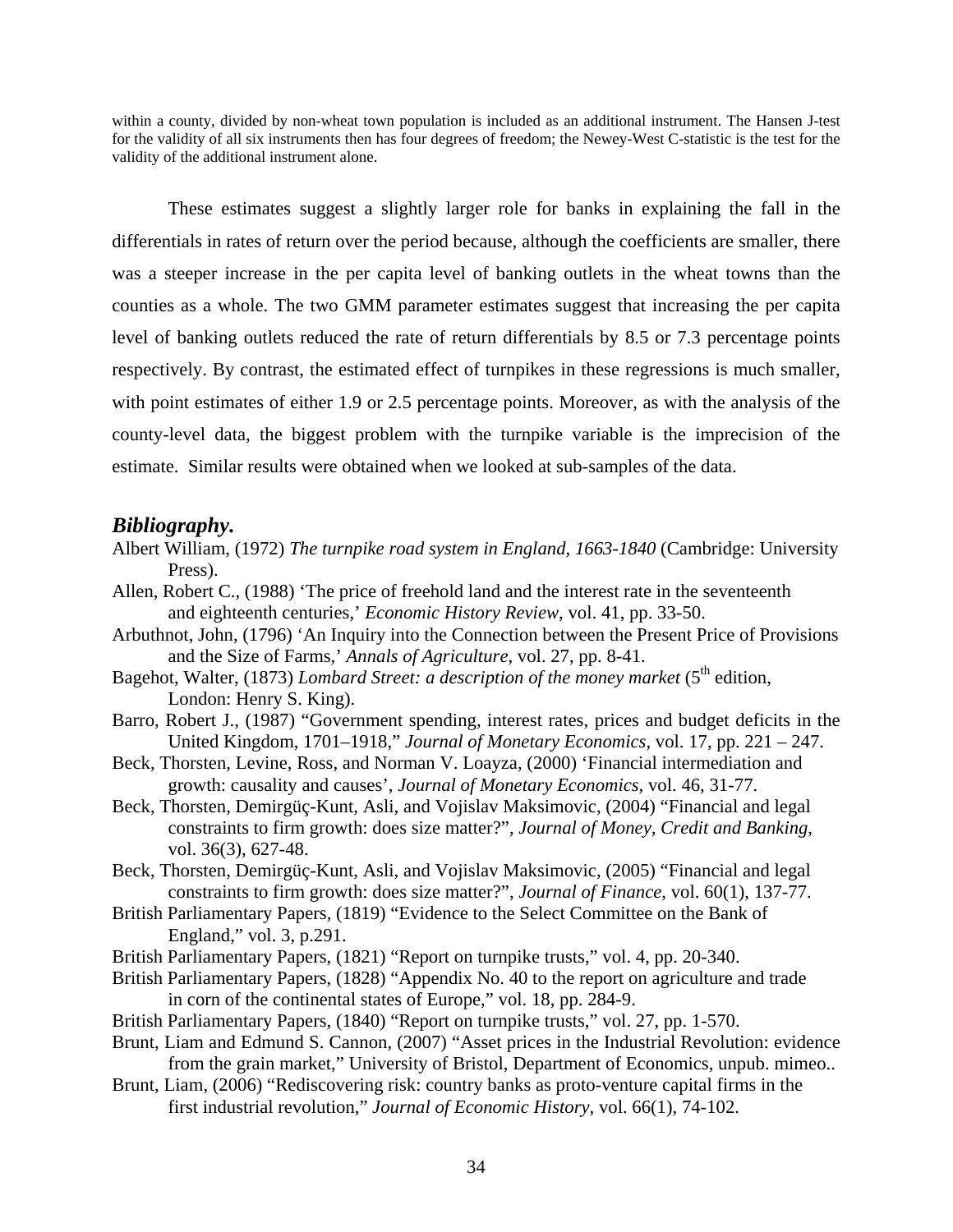- Chambers, Marcus J., and Roy E. Bailey, (1996) "A theory of commodity price fluctuations," *Journal of Political Economy*, vol. 104(5), pp.924-57.
- Claessens, Stijn, and Luc Laeven, (2004) "What drives bank competition? Some international evidence", *Journal of Money, Credit and Banking*, vol. 36(3), 563-83.
- Deaton, Angus, and Guy Laroque, (1992) "On the behavior of commodity prices," *Review of Economic Studies*, vol. 59(1), 1-23.
- Deaton, Angus, and Guy Laroque, (1995) "Estimating a nonlinear rational expectations commodity price model with unobservable state variables," *Journal of Applied Econometrics*, vol. 10, S9-S40.
- Demirgüç-Kunt, Asli and Ross Levine, (2001) *Financial structure and economic growth*. (Cambridge, MA: MIT Press).
- Demirgüç-Kunt, Asli, Laeven, Luc, and Ross Levine, (2004) "Regulations, market structure, institutions and the cost of financial intermediation", *Journal of Money, Credit and Banking*, vol. 36(3), 593-622.

Doornik, Jurgen A., (1988) *OX: An object-oriented matrix programming language* (Kent: Timberlake Consultants Ltd).

- Feinstein, Charles H., (1978) 'Capital formation in Great Britain,' in Mathias, Peter, and Michael M. Postan (eds.) *The Cambridge economic history of Europe*, vol. 7, part 1 (Cambridge: University Press).
- Fisher, R.A., (1932) *Statistical methods for research workers* (Edinburgh: Oliver & Boyd).
- Jackman, W. T., (1916) *The development of transportation in modern England* (Cambridge: University Press).
- James, John A., (1978) *Money and capital markets in postbellum America* (Princeton: University Press).
- Jayaratne, Jith, and Philip Strahan, (1996) 'The finance-growth nexus: evidence from bank branch deregulation,' *Quarterly Journal of Economics*, vol. 111, 639-70.
- Kanefsky, J, and Robey, J (1980) "Steam engines in 18th Century Britain: A quantitative assessment" *Technology and Culture* vol 21(2)161-86.
- King, R. G. and D. Levine, (1993) "Finance and growth: Schumpeter might be right," *Quarterly Journal of Economics*, vol. 108, 717-737.
- Komlos, John and Richard Landes, (1991) 'Anachronistic economics: grain storage in medieval England,' *Economic History Review*, vol. 44, 36-45.
- Levine, Ross (2005) "Finance and Growth: Theory and Evidence." in Philippe Aghion and Steven Durlauf, eds. *Handbook of Economic Growth.* The Netherlands: Elsevier Science.
- Loayza, Norman V., and Romain Rancière, (2006) "Financial development, financial fragility, and growth", *Journal of Money, Credit and Banking*, vol. 38(4), 1051-76.
- Maddala, G. S., and S. Wu, (1999) "A comparative study of unit root tests with panel data and a new simple test," *Oxford Bulletin of Economics and Statistics*, Special Issue.
- Mathias, Peter, (1983) *The first industrial nation* (London: Routledge).
- McCloskey, Donald N., and John Nash, (1984) "Corn at interest: the extent and cost of grain storage in medieval England," *American Economic Review*, vol. 74(1), 174-87.
- Moreira, Marcelo J. (2003) "A conditional likelihood ratio test for structural models." *Econometrica 71*, 1027-1048.
- Nuvolari (2004) *The Making of Steam Power Technology: A Study of Technical Change during the British Industrial Revolution* (Eindhoven Technical University)